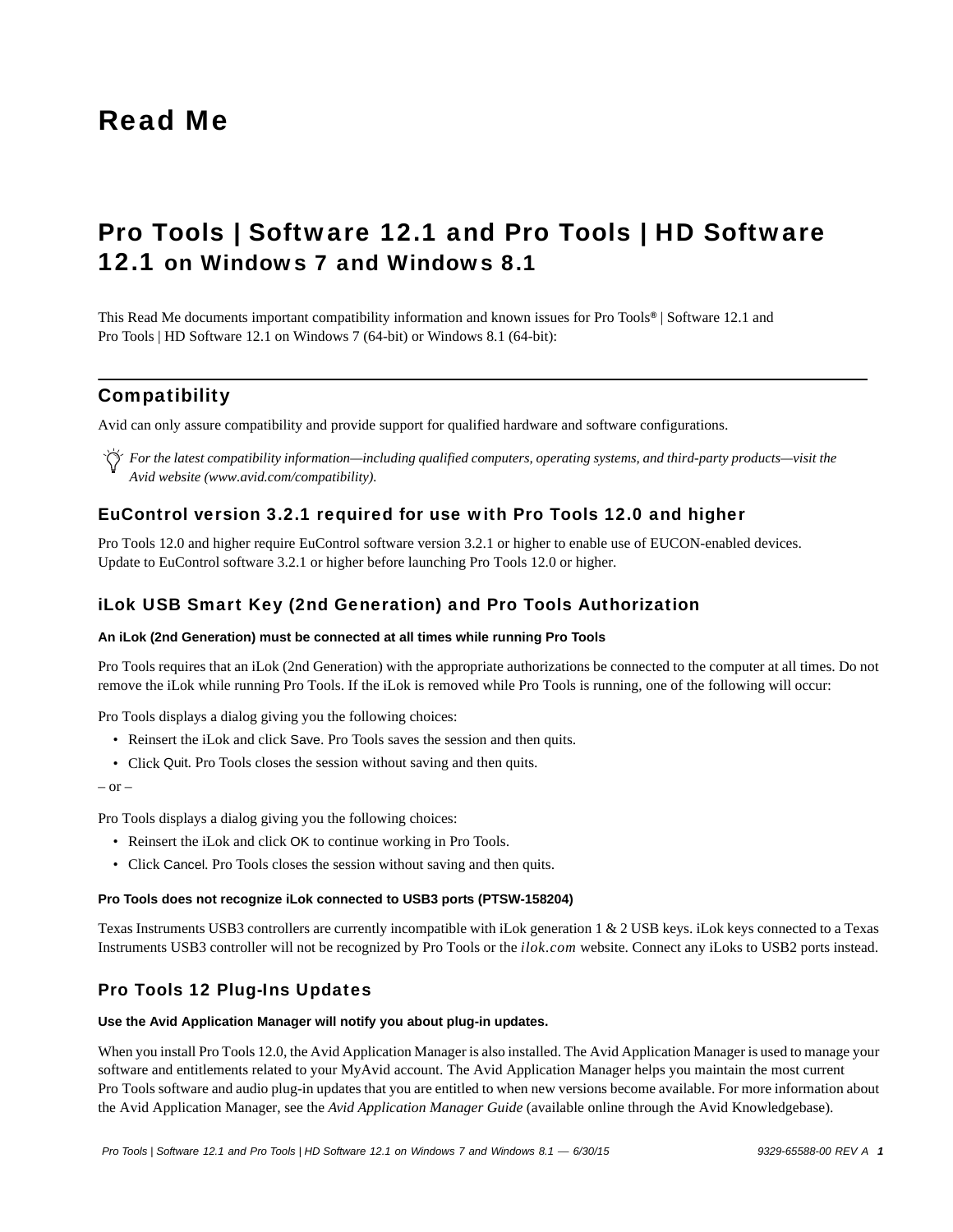# Pro Tools 12 Installation

### **On Windows 7, Pro Tools 10.3.10 can be co-installed on the same system with Pro Tools 12.0. (Windows 7 Only)**

If you have an earlier version of Pro Tools installed, it is recommended that you perform a clean uninstall before installing Pro Tools 10.3.10 (or higher) and Pro Tools 12.0 (or higher). Installing Pro Tools 12.0 will overwrite Pro Tools 11.x if it is already installed.

#### **Uninstalling Pro Tools does not uninstall all components that are installed with Pro Tools. (PT-202003)**

When you uninstall Pro Tools using the Programs and Features Control Panel, some components that are installed with Pro Tools are not uninstalled (such as Avid Effects, Avid Application Manager, and Avid Application Manger Helper). Use the Programs and Features Control Panel to uninstall these components separately.

# General Compatibility

#### **Pro Tools 12 does not support video capture (PTSW-181456)**

Pro Tools 12 does not have the ability to record video to the timeline. Co-install Pro Tools 10.3.10 (or higher) on the same system and use an Avid Mojo SDI to record video into Pro Tools 10. The captured video can then be used in Pro Tools 12.

#### **Pro Tools 12 does not allow import of WMA files (PTSW-181506)**

If you attempt to import a WMA file into a Pro Tools 12 session, Pro Tools cannot convert the file and posts a "file is unreadable" message. Co-install Pro Tools 10.3.10 (or higher) on the same system, import the WMA file, and convert it to a format supported by Pro Tools 12.

### **Pro Tools 12 sessions that use more than 4 gigabytes of RAM will cause Pro Tools 10 or lower to quit unexpectedly (PTSW-181963)**

If you attempt to open a Pro Tools 12 session that uses more than 4 gigabytes of RAM in Pro Tools 10 or lower, Pro Tools will quit unexpectedly. To open such sessions in Pro Tools 10 or lower, first reduce the amount of session RAM usage to less than 4 gigabytes in Pro Tools 12 by removing virtual instruments that take up system memory.

#### **OMF files that contain video are not compatible with Pro Tools 12 (PTSW-184397)**

OMF sequences that contain video cannot be imported into Pro Tools 12. OMF sequences that contain embedded or referenced audio files can be imported into Pro Tools 12. To import a sequence that contains video media, use a linked AAF sequence.

#### **Pro Tools session file formats version 4.x and lower are not supported in Pro Tools 11 and higher (PTSW-181049)**

Pro Tools session files from Pro Tools versions 4.x and lower are not recognized in Pro Tools 11 and higher. In the Pro Tools Workspace, these files are listed as "unknown," and cannot be opened. Co-install Pro Tools 10.3.6 (or higher) on the same system and open the session files in Pro Tools 10. Save the session in the current Pro Tools session format, then open the session in Pro Tools 12.

#### **Automatic Update Notification will not connect through a proxy server that requires authentication (108837)**

Software Updater will not find an active Internet connection when behind a proxy server that requires authentication to gain Internet access. To work around this, the client machine with Software Updater needs to be moved out from behind the proxy, or the proxy needs to allow HTTP access via port 80 without requiring authentication.

#### **Aero causes errors at lower HW Buffer sizes (103563)**

With Aero enabled in Windows, Pro Tools will not play back without errors at HW Buffer sizes of 128 and below. Turn off Aero if you want to use lower HW Buffer sizes.

# Eleven Rack

# **Eleven® Rack Guitar Window not available in Pro Tools 12 (PTSW-184398)**

Pro Tools 12 does not provide the Guitar Window for Eleven Rack that is available in lower versions of Pro Tools. Avid has made available a 64-bit standalone version of the Eleven Rack Control Window found in Pro Tools 10 and earlier. Please see the following page for more information about the 64-bit standalone Eleven Rack Editor: http://apps.avid.com/eleven-rack/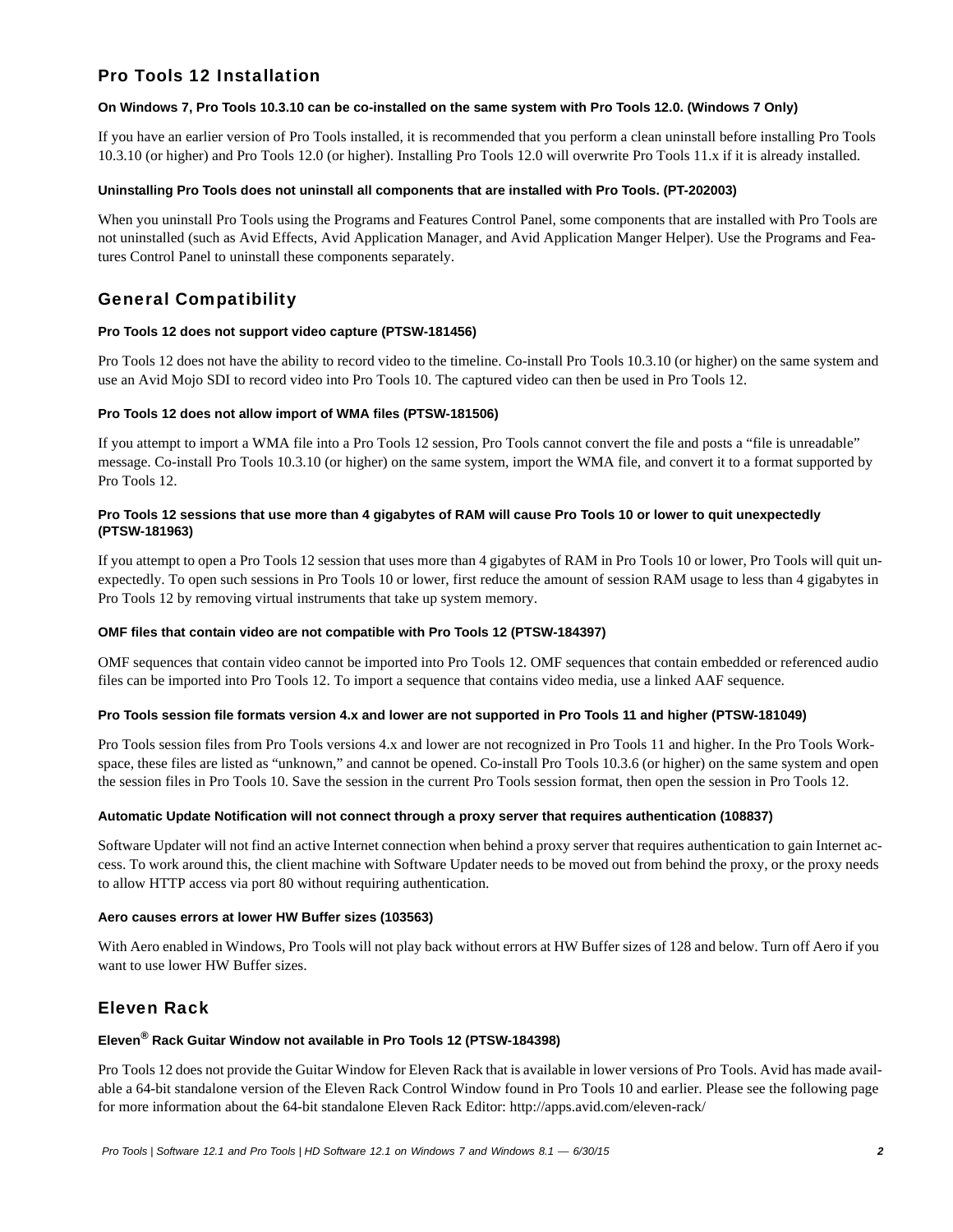# **VENUE**

#### **VENUE systems with two HDx Option cards may not be recognized by Pro Tools | HD Native systems (PTSW-142834)**

If a second HDx Option card is installed in a VENUE system, it may cause both HDx cards not to be recognized by HD Native systems. A single VENUE HDx Option card is recognized properly by HD Native systems, so for consistent performance it may be necessary to de-install the second VENUE HDx Option card.

# Known Issues

The following sections document known issues you may encounter when using Pro Tools 11 and Pro Tools HD 11, along with workarounds if they exist.

# General Pro Tools Issues

#### **Pro Tools is slow to launch and may become unresponsive if a CD or DVD is mounted by your system. (PT-201624)**

If a CD or DVD is mounted by your system, Pro Tools takes an exceptionally long time to launch. Additionally, Pro Tools may become unresponsive while a CD or DVD is mounted by your system. To resolve this issue, exit Pro Tools, eject the disc, and then relaunch Pro Tools.

#### **Error messages are displayed while unzipping the downloaded Pro Tools installer zip file (PTSW-181403)**

While unzipping the downloaded Pro Tools installer .zip file, errors are displayed saying that certain files are missing. If you proceed and run the unzipped installer, then these files will be reported missing. To avoid this issue, move the downloaded .zip file to the root (top most) directory of a volume first (such as the C: drive), and then unzip.

### **Clicking on a Pro Tools window that may be visible will not always bring Pro Tools to the foreground, especially if a process is running in Pro Tools (such as Bounce to Disk)**

If Pro Tools is not the foreground application, you can bring it to the foreground by doing one of the following:

- Click the Pro Tools icon in the Windows Taskbar.
- Press the Start+Tab keys to bring the Pro Tools application to the front.

# **Pro Tools does not launch (58531)**

Pro Tools will not launch if hardware drivers are not installed or if there are no Inputs or Outputs set in the Control Panel for your audio interface. If Pro Tools does not launch, be sure the drivers for your audio interface were installed before Pro Tools installation. For M-Audio and some third-party interfaces, if the drivers are already installed, go to the Control Panel for your audio interface and make sure either the Analog or S/PDIF Inputs and Outputs are enabled.

# **Pro Tools quits unexpectedly when manually moving clips with sections out of the session length bounds (PTSW-188679)**

Clips that are moved outside of the session bounds may cause Pro Tools to quit unexpectedly. To avoid this, adjust the Session Length setting (in the Session Setup window) to ensure that there is sufficient time for all material in the session.

# **Session templates retain I/O settings and some preferences, display settings, and window layouts (PTSW-47133)**

Pro Tools session templates retain the I/O settings and some of the preferences, display settings, and window layouts from the system on which the template was created. Consequently, new sessions based on a template restores several session properties from the original system. These properties are retained by Pro Tools until you change them or another session or template is opened that replaces them. This also means that if a new blank session is created after using a template, the properties from the template will be used for the new session.

The properties retained from templates include default track height, view settings, window size and position, and I/O Setup. You can update templates by making the desired changes, using the File > Save as Template command (be sure to select the "Install template in system" option), and then selecting the template you want to replace.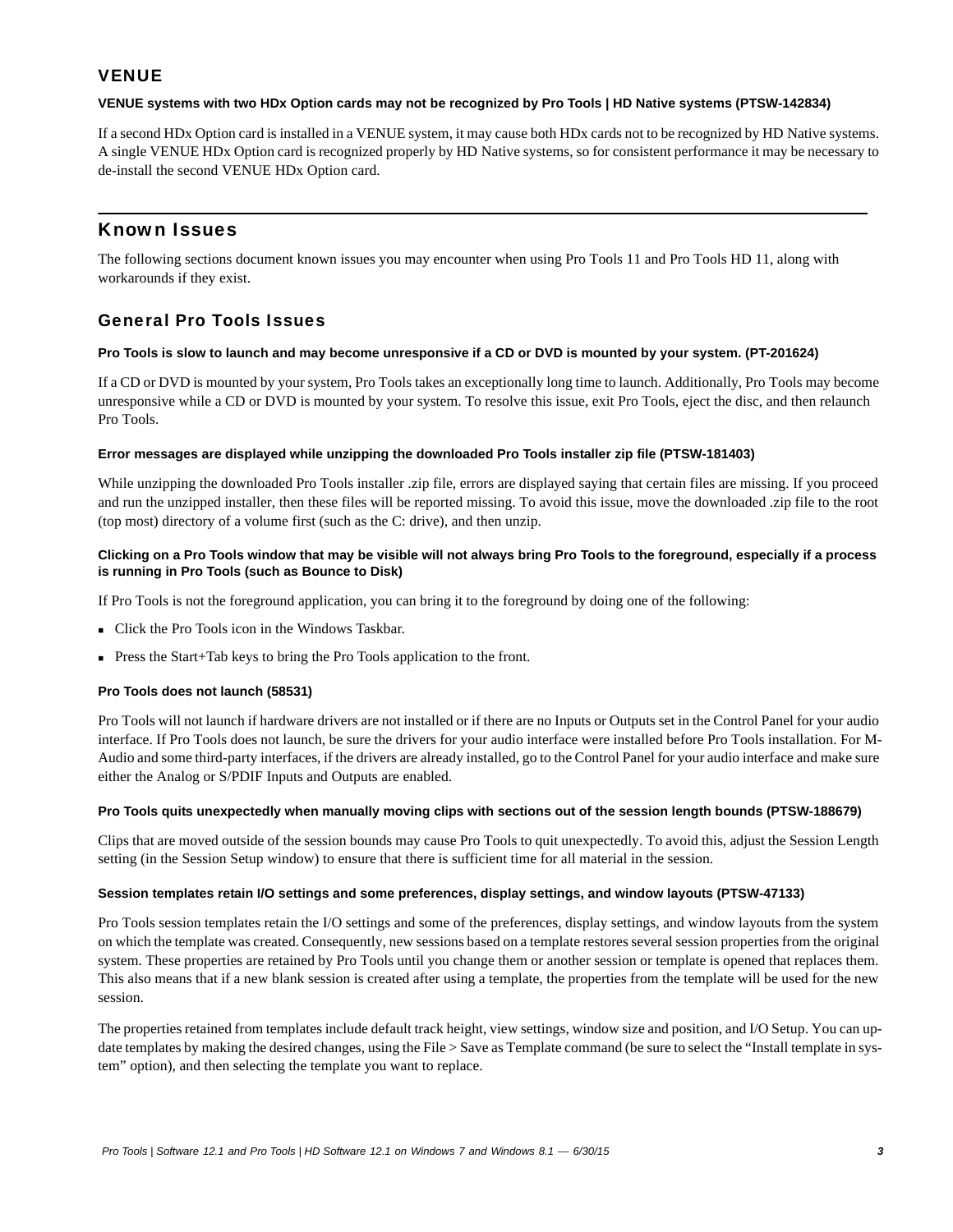# **Trying to load a session from an unmapped network drive results in the error: "Pro Tools application has stopped working" (PTSW-125913)**

When trying to load a session from an unmapped network drive, the error "Pro Tools Application has stopped working" will occur. To avoid this problem, be sure to map the network drive to a drive letter, set up the drive as transfer volume, and then open the session.

#### **Pro Tools does not play back immediately after importing a large and complex AAF sequence (UME-905)**

Importing a complex AAF sequence that contains many video files and edits may cause Pro Tools to be in a Play/Pause state after all files have finished linking. This may also happen when reopening the session. If you encounter this, stop the transport, wait 30 seconds, and then attempt playback again. To avoid this problem completely, you can bounce the video and re-import, or request that the video editor flatten the video upon export.

### **Offline Bounce takes much longer than expected (PT-202888)**

Offline Bounce times can increase significantly in sessions that have output and input assignments cascaded across tracks (for example: Track 1 output is assigned to Track 2 input, Track 2 output is assigned to Track 3 input, and so on).

# **Windows 7 Systems do not support double-clicking to launch Pro Tools session or installer on external FireWire HFS+ drive (PTSW-35457)**

On Windows 7 systems, if the session or installer is located on an external FireWire HFS+ drive, you cannot double-click on it to launch the session or installer. To launch a Pro Tools session located on an HFS+ drive, launch Pro Tools first, and then use the Open Session command in the File menu to open your session. For Pro Tools installation, copy the installer onto an internal drive, and run the installer from there.

### **Windows erroneously reports that Pro Tools has stopped responding**

Clicking on the splash screen while Pro Tools is launching can result in a Windows error stating that Pro Tools has stopped responding. Pro Tools is actually still loading normally and will finish launching if you just don't do anything or if you click "Wait for the Program to Respond."

# **Automation is replaced instead of overlaid when using Adjust Session Start Time to Match Source Start Time when importing session data (PTSW-149273)**

Automation can sometimes be replaced instead of overlaid when using Adjust Session Start Time to Match Source Start Time when importing session data. This issue may occur if the source session start time (of the session being imported) is earlier than the current session start time. This issue can be avoided if you instead import the session data from the session with the later start time into the session with the earlier start time. You must also not enable the Adjust Session Start Time to Match Source Start Time option, and select Maintain Absolute when prompted.

# **Start+L launches the Switch Admin User prompt instead of nudging cursor to the left (PTSW-17100)**

Start+L Key launches the Switch Admin User prompt instead of nudging the cursor to the left. As a workaround, enable Keyboard Focus (A...Z) and use the L key.

#### **Scrubbing audio is offset by the overall system delay when Automatic Delay Compensation is enabled (PTSW-150138)**

With Automation Delay Compensation enabled, when scrubbing audio the output is offset by the overall system delay (displayed in the Session Setup Window). Large system delays cause a noticeable offset. To avoid this issue, you can disable Automatic Delay Compensation when you want to scrub audio for editing.

#### **DestructivePunch may not behave correctly when using Automatic Delay Compensation (PTSW-157282)**

When using the Maximum amount of Delay Compensation, DestructivePunch may not behave correctly. To avoid this issue, do not use DestructivePunch with system delays over 4,096 samples at 48 kHz, 8,192 samples at 96 kHz, or 16,384 samples at 192 kHz.

#### **Audio clips on tick-based tracks do not play at the correct tempo after opening a Reason song with a different tempo (PTSW-34086)**

Audio clips on tick-based tracks do not play at the correct tempo after opening a Reason song with a tempo that is different from the one in your session. To correct this, make any tempo change via the Conductor track or the Manual Tempo input and the clips will play back correctly.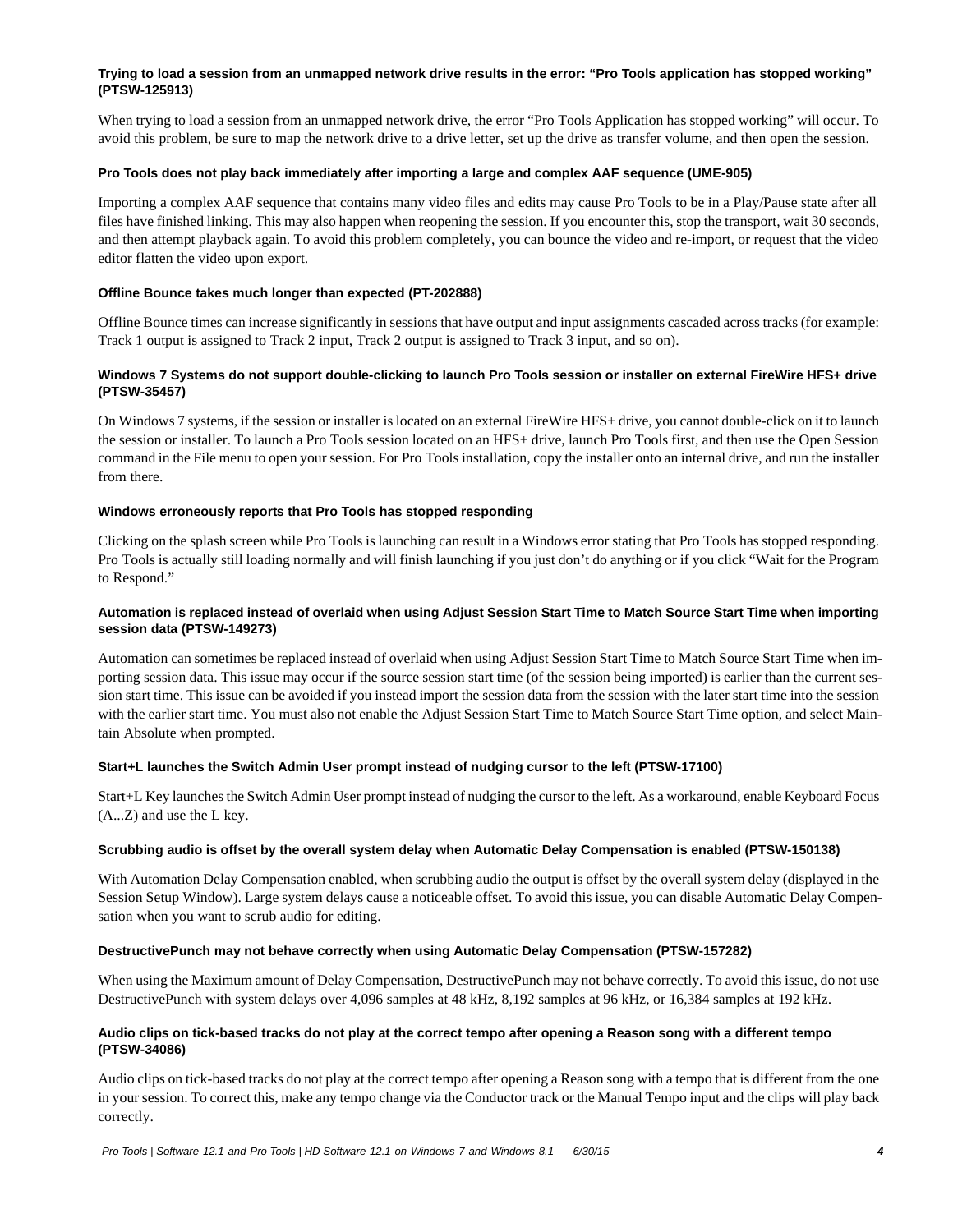#### **Cannot run Reason or Record as ReWire clients if they have not first been launched and set up as a standalone application (PTSW-133070)**

Reason and Record need to be launched and setup as a stand-alone applications before running them as a ReWire clients with Pro Tools. Do the following:

- Launch Reason or Record in stand-alone mode and follow the on-screen instructions.
- Quit Reason or Record.
- Launch Pro Tools and insert Reason or Record as a ReWire plug-in on an audio, Auxiliary Input, or Instrument track.

#### **Cannot drag and drop media files from the Desktop to Pro Tools (Windows 8 Only) (PTSW-181311)**

If UAC is enabled on Windows 8, dragging and dropping media files from the Desktop is disallowed. To avoid this issue, disable UAC.

#### **When importing audio from a network share, "file is unreadable" or other errors occur (PTSW-149570)**

When importing an audio file from a network share using the Import Audio dialog or a direct shortcut to the share, Pro Tools may display an error such as "The audio file is unreadable by Pro Tools" or "The mp3 cannot be imported because QuickTime is not installed," even though QuickTime is installed on the system. If this occurs, map a drive letter to the network share and use the drive letter in the Import Audio dialog to navigate to the audio file.

#### **Importing MP3 or MP4 files without QuickTime installed (PTSW-61863)**

If Pro Tools has been run on a system on which QuickTime was not present, but then QuickTime is installed later, there is the possibility that Pro Tools has indexed QuickTime files as "Unknown." These files will remain as unknown even after QuickTime has been installed. If this occurs, either delete DigiBase Database files and try again, or navigate in the browser to any "Unknown" QT file and select "Update Database for Selected."

Conversely, if Pro Tools has been run on a system with QuickTime present, but then QuickTime is uninstalled, there is the possibility that QuickTime files have been indexed as known audio file types that can no longer be understood by Pro Tools since QuickTime is now absent. If this occurs, delete all database files and try again.

#### **Issues with Kensington mouse and drivers**

The following may occur when using a Kensington mouse with Pro Tools:

- Alt key sticks when Zooming (61823)
- Stuck Shift Key (62376)
- Stuck Control Key (61830, 62066, 61980, 61988, 62348, and 62559).

To clear stuck keys, press them again. If problems continue, try removing the Kensington drivers.

# **Error message "Could Not Complete Your Request because the System Cannot Find the File Specified (2)" (# 50454 and # 50457)**

This message can appear while logged into a non-administrative account and doing either of the following:

- Performing destructive AudioSuite processing
- Locking files in the Workspace browser

This is possibly because the audio file has read-only permissions. In order to correct this, you must be able to log into an administrative account in Windows and change the permissions of the audio file so you have full read and write access to the audio file. If you do not have administrative access of the computer, then you must either contact the administrator of the computer to resolve this problem, or use the File > Save Copy In command to create a copy of the session with all of its audio files.

#### **Groove Templates (43997)**

Pro Tools will be unable to retrieve custom Groove Templates that are saved in an incorrect directory. Groove Templates should be saved only within the "Grooves" folder.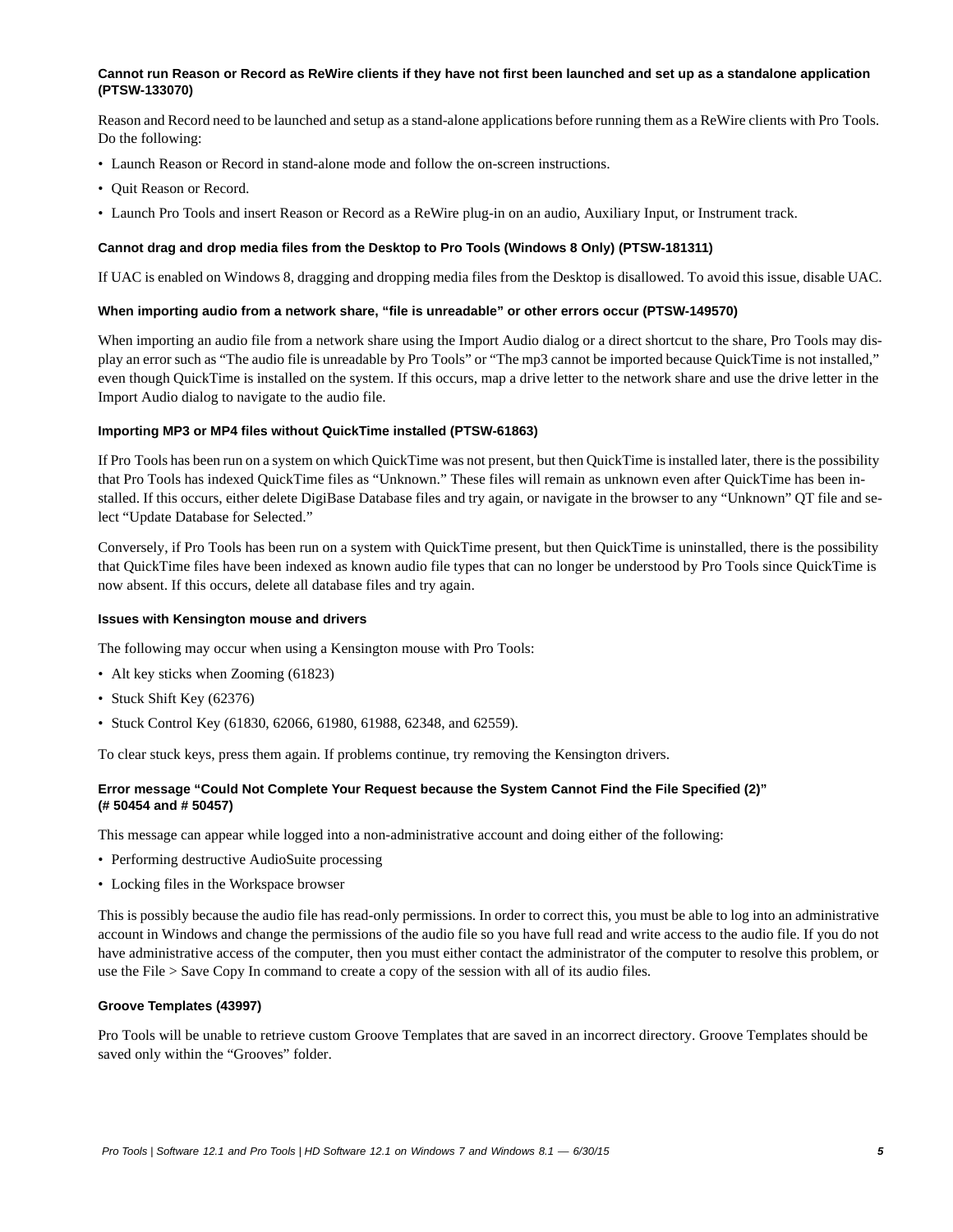# **Clip Groups can be dragged to tracks in Playlist view even though Clip Groups are not supported in Playlist view (PTSW-152707)**

It is possible to drag a clip group to a track in Playlist view even though clip groups are not supported in Playlist view. Normally, when switching to Playlist view from another track view, any clip groups on that track are automatically ungrouped. While clip groups dragged to tracks in Playlist view may appear to work properly, it is recommended that you ungroup them while in Playlist view to ensure proper behavior.

#### **Importing tracks with Import Session Data clears the Undo queue (51775)**

It is documented in the Pro Tools Reference Guide that importing tracks through Import Session Data clears the Undo queue. More specifically, the Undo queue gets cleared when Main Playlist Option is set to "Import - Replace existing playlists." The Undo queue does not get cleared if the option is set to "Import - Overlay new on existing playlists" or "Do Not Import."

#### **Unrendered mix and match AAFs will not properly import (PTSW-181825)**

If the error "A video file and its associated clips were removed because its timecode rate is incompatible with the project type" appears, it is likely that your AAF contains unrendered mix and match video. To avoid this, render mix and match AAFs from Media Composer before or during export.

#### **AAF files that contain AMA-linked audio cannot be imported (PTSW-182322)**

Pro Tools cannot import AAF files that contain AMA-linked audio files. AMA-linked audio must be imported or transcoded in Media Composer before the AAF is exported.

#### **With the Pro Tools Web browser, links to external sites do not work as expected (PTSW-145325)**

In the Pro Tools Web browser, navigating to external sites using links from Avid web pages (such as links to social networks like Facebook and LinkedIn) may not work as expected. For the sake of security, the Pro Tools Web browser is restricted to *avid.com* pages. If you want to browse sites other than *avid.com*, or share *avid.com* pages with friends, use the Launch Page in External Browser feature to view the page in your default Web browser and navigate from there.

# **Pro Tools posts an AAE 9173 error when bouncing to QuickTime (PT-198686 and PT-201931)**

Pro Tools post an AAE 9173 error when bouncing to QuickTime. This error only occurs the first time you try to bounce to QuickTime. If you encounter this error, dismiss it, bounce to QuickTime again, and the bounce will succeed.

#### **Clip names appear incorrect after selecting Field Recorder channel matches, or expanding to new tracks. (PTSW-136012)**

This can occur if the file name of a Field Recorder channel match contains a hyphen followed by a number greater than zero. Pro Tools names new clips by incrementing the number after the hyphen. If a field recorder file is already named in this way (such as "Filename-01"), then new clips created by selecting a Field Recorder channel match or by expanding a track may have names different from the parent file. To avoid this situation, avoid using hyphens in Field Recorder file names.

# **Field Recorder matches appear offset after AudioSuite rendering if the session timecode rate does not match the file timecode rate (PTSW-152147)**

If a portion of a file has been rendered with an AudioSuite plug-in, an offset can occur when expanding field recorder matches in cases where the session timecode rate does not match the timecode rate of the audio file. To avoid this issue, you can either render the whole file with AudioSuite (rather than only a portion of the file), or use Whole File mode when rendering AudioSuite processing.

#### **External Field Recorder matches do not show up after an initial index pass (PTSW-180659)**

If external field recorder matches do not show up on a field recorder track after the initial index pass, save and reopen the session.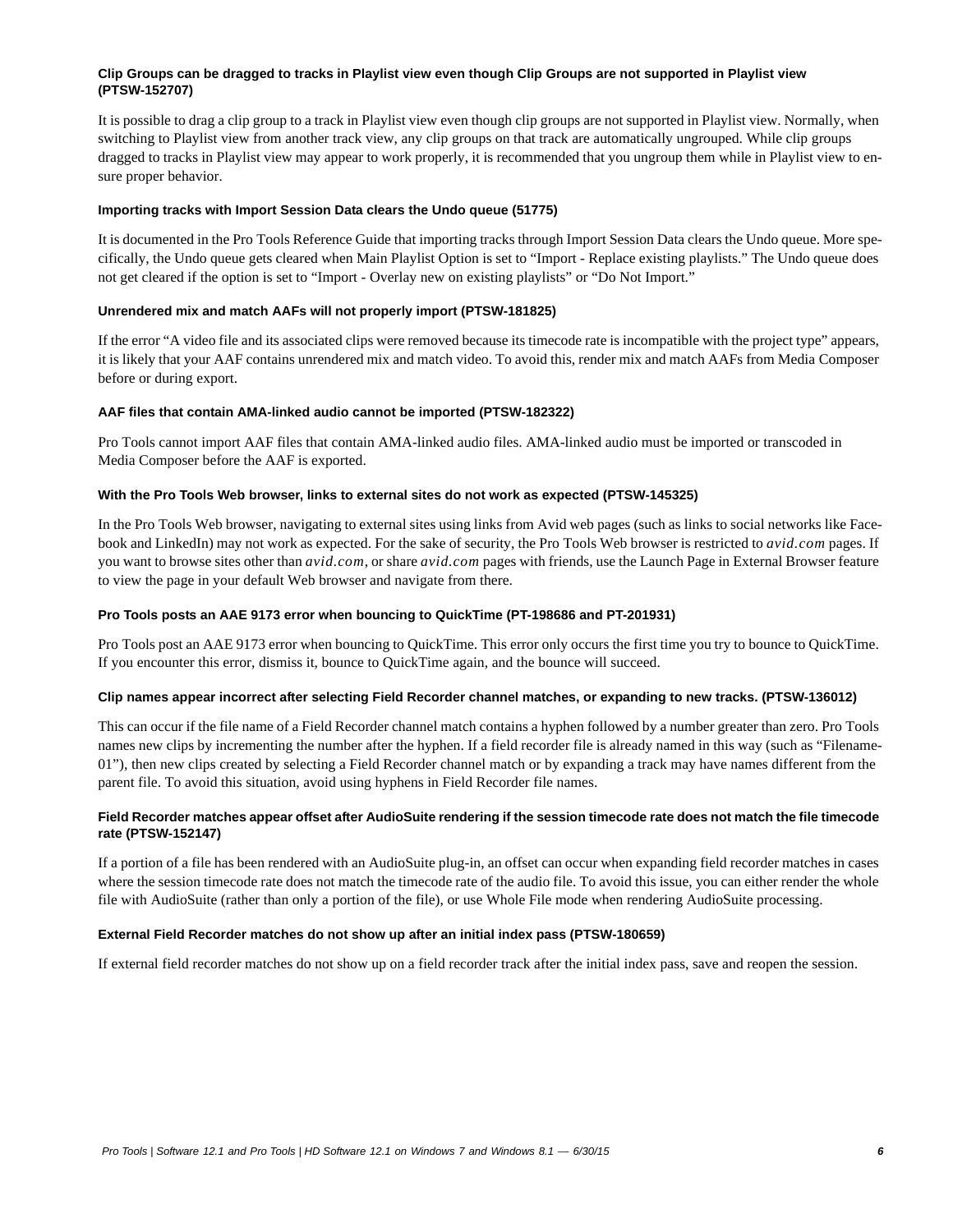# Avid Application Manager

# **Canceling the installation of Application Manager 2.3 patch (upgrade) corrupts dependent components (Windows Only) (RELENG-1238)**

On Windows, if you cancel the installation of Application Manager 2.3, dependent components may be corrupted. To correct this problem, do one of the following:

- Reinstall the application that was installed along with Application Manager (such as Pro Tools or Media Composer).
- Log in to your MyAvid account, and download and install Application Manager 2.3 (or higher) from the Avid Download Center.

# I/O Setup

# **I/O Setup files can be saved with illegal characters when Enforce Mac/PC Compatibility option is not enabled (60730)**

When importing I/O Setup files (.pio files) from Mac sessions that were not saved with the Enable Mac/PC Compatibility option enabled, files that have illegal characters are not converted successfully—illegal characters do not get replaced with an underscore.

# **Master Faders assigned to mapped output busses function only on that specific bus, not for the output channel as a whole (PTSW-127517)**

Because a Master Fader works on a bus, not on an output path or output channel, there may be certain configurations in which the level sent to the physical I/O is not reflected on any meters in the Pro Tools application. If the configuration includes output subpaths or has multiple busses assigned to a single output path, the overall signal level from these combined sources (including any clipping indication) will only be displayed on the interface itself. You can avoid using multiple output paths or output busses simultaneously by routing your sources to a single mapped output bus and assign a Master Fader to that.

# **Opening a session saved to .ptf (Pro Tools 7–9) from Pro Tools 12.x or higher in Pro Tools 8.1 or lower results in incorrectly mapped IO (PTSW-194443)**

For any session saved to .ptf (Pro Tools 7–9) from Pro Tools 12.x or higher requires that IO Settings be manually corrected when opening that session with Pro Tools versions 8.1 and lower. Manually map the correct IO settings in the IO Setup before playing back the session.

# File and Disk Management

# **Auto-saving with external hard drives that have little free space can result in data loss (PTSW-32639)**

When recording to hard drives that do not have much free space available and when the Auto-Save preference is turned on, it is possible to completely fill your record drives, and cause data loss. While this occurrence is rare, it can also result in external drives that will fall offline and not be able to used on the Windows system. It is recommend that you do not allow your record drives to become completely full, and that you manually back up your projects on a regular basis.

# **Pro Tools unable to relink to audio files and fade files that have illegal characters when Enforce Mac/PC Compatibility is not enabled (PTSW-57355)**

A Pro Tools session is unable to relink to audio files and fades that have illegal characters if the session was copied without the Enable Mac/PC Compatibility option enabled. The workaround is to open the DigiBase Project Browser and manually relink each file by Unique ID.

#### **Importing interleaved BWF files exported from Pro Tools 10 and higher into Pro Tools 9.0.x (and lower) may cause Pro Tools to quit unexpectedly (PTSW-151579)**

When exporting any greater-than-stereo multichannel interleaved WAV (BWF) files other than 5.1 from Pro Tools 10 and higher, and then importing them into Pro Tools 9.x or lower, Pro Tools quits unexpectedly. To avoid this problem, export audio files for import into lower versions of Pro Tools in another file format (such as AIFF or multi-mono).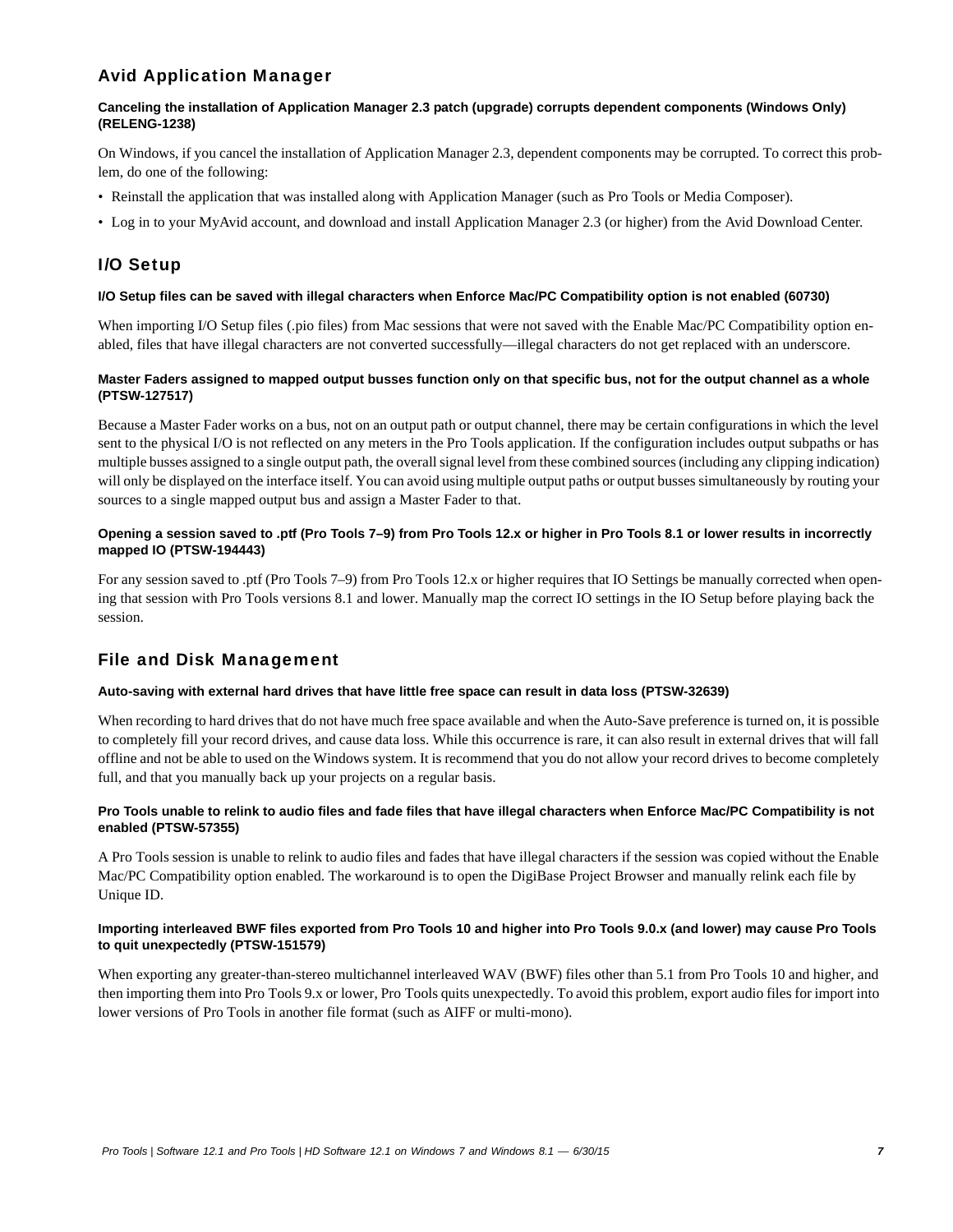#### **Unable to open Mac sessions from Workspace if illegal characters in session name were converted to underscore symbols (PTSW-52463)**

You will not be able to open a Mac session from the Workspace if the session name contains illegal characters that were converted to underscores. The workaround is to open the session using the File > Open command.

# **Multiple files with the same name do not relink properly when Save Copy In command is used with Preserve Folder Hierarchy option (PTSW-28069)**

When saving a session copy with Preserve Folder Hierarchy checked, files with the same name may not relink properly when using Manual Relink. When opening the session copy, use Automatically Relink to locate the correct files. If the session has already been opened using Manual Relink and some files are still offline, select Relink Offline in the Project Browser to manually relink the remaining files.

#### **Missing files when opening a session created by a lower version of Pro Tools (37572)**

When opening some sessions created by a lower version of Pro Tools, some files may be missing. You should be able to relink these files in the Relink window by Name and Duration. In some cases Match Format may not result in found links.

#### **After Relinking files the Relink window does not retain its "revealed/open" status (PTSW-178130)**

Although the checkbox remains selected, the reveal status of volumes is not retained if the Relink window is automatically reopened. Be sure to reveal the volumes so that the enabled checkboxes are visible in order to reliably relink to missing files.

#### **"Access Violation" on playback of read-only sessions**

Pressing play in a session recently restored from CD-ROM may result in a dialog stating "Access Violation." This happens if the session (and its audio files) are marked with the Read-Only flag. If you do not know how to remove the Read-Only flag from your files, please consult Windows Help.

#### **Unable to create a session when navigating through the Windows 7 Libraries directory (PTSW-133266)**

When creating a session in Pro Tools, if you navigate to the location where you want to save the session through the Windows 7 Libraries directory path, you will be unable to create the session. To avoid this problem, navigate to the location where you want to save the session through another directory path, such as Drive:\Users\User Name\My Documents\... .

#### **When relinking audio files, mismatched channel widths are not found (PTSW-189868)**

When relinking audio files, it is possible to link files with different channel widths. This is not a supported workflow and may have unpredictable results. Ensure that the channel width of linked files match the channel widths of clips in the session to avoid this issue.

# Elastic Audio

#### **Maintaining phase coherency with Elastic Audio pitch processing (PTSW-20602)**

When there is Elastic Audio Pitch processing enabled on a track, switching from Polyphonic, Rhythmic, or X-Form to Monophonic or Varispeed can disrupt phase coherency. To preserve phase coherency in this case, be sure to clear all Elastic Audio Pitch processing from the track before switching to the Monophonic or Varispeed algorithm.

#### **Drift in an audio file may occur when using Elastic Audio and the Monophonic or X-Form algorithms (PTSW-33768)**

Drift in an audio clip may occur when using elastic audio depending on how much the clips is expanded or compressed when using the Monophonic algorithm. If you are using elastic audio with material that contains transient information in it that you would like to keep from drifting, you should use the Polyphonic or Rhythmic algorithms.

#### **Displayed timebase is incorrect after importing Elastic Audio tracks (PTSW-46897)**

The incorrect timebase is displayed after importing Elastic Audio tracks to existing tracks with opposite timebase. You will need to manually select the correct timebase for the affected tracks.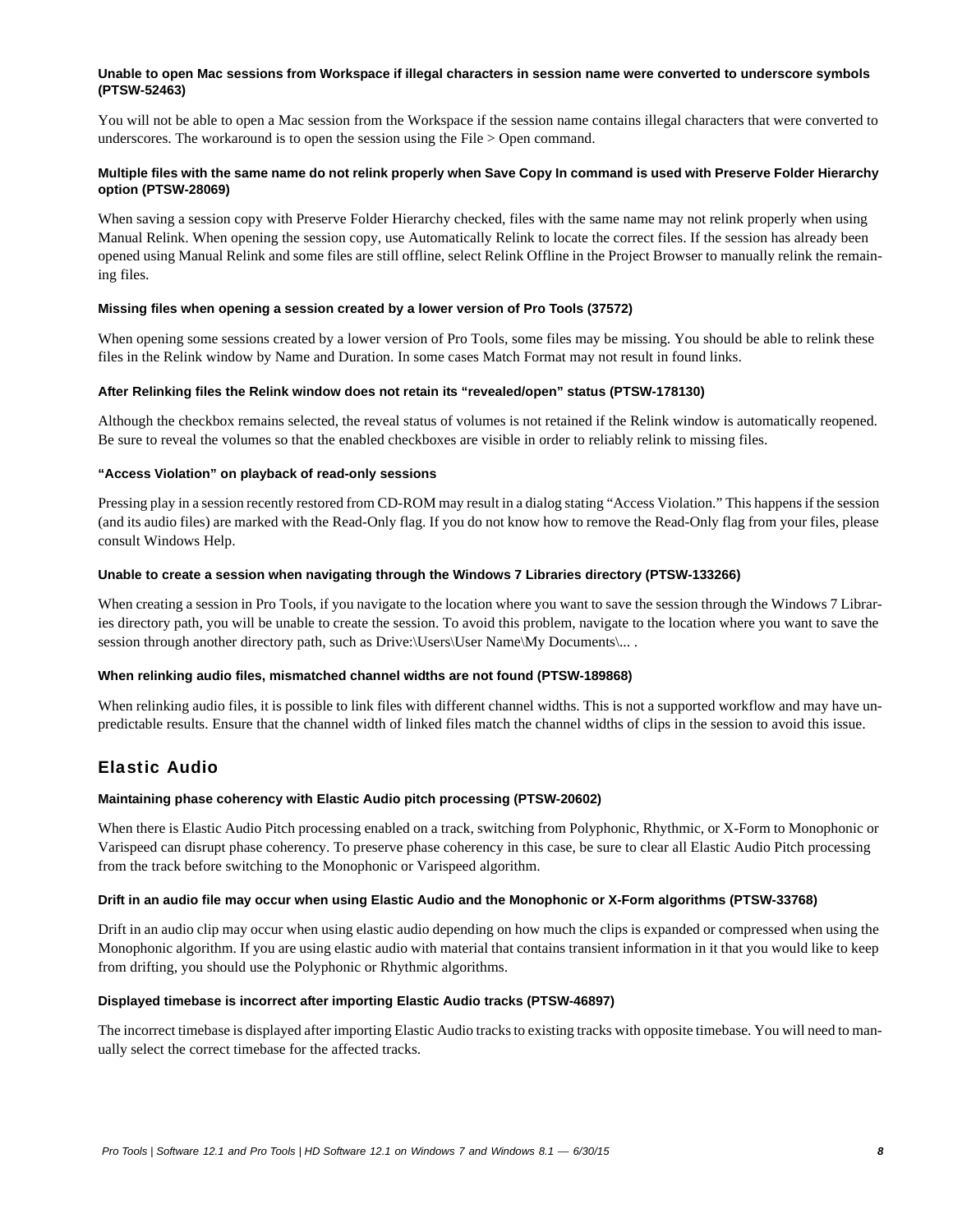#### **Elastic Audio clips on Playlist lanes are not rendered (PTSW-47311)**

In Playlists View, any Elastic Audio clips on Playlist lanes are not rendered (waveform is "off-line") when changing the track's Elastic Audio processing from Real-Time to Rendered. Using the object grabber to select any off-line clips, promoting them to the main playlist or copying and pasting the clips in place will render using the selected Elastic Audio algorithm.

### **Cannot import Elastic Audio tracks with the Consolidate From Source Media option (PTSW-33894)**

Use Copy from Source Media to import Elastic Audio tracks.

# MIDI

### **Versions of Sibelius lower than 7.5 do not launch when using the Send to Sibelius command (PTSW-24193, SIB-164)**

When you first install any of the supported Sibelius packages (Sibelius, Sibelius First, or Sibelius Student), the Send to Sibelius command in Pro Tools will return a false error stating that Sibelius is not installed in the system. To avoid this problem, launch Sibelius manually and create a score document. This will only needs to be done once, after which the Send to Sibelius command should function properly.

# **When using Import Session Data on a MIDI track with Real-Time Properties enabled and set to using diatonic transposition, transposition is based on the first key signature in the session only (PTSW-49297)**

When importing session data from a session that includes multiple key signatures and a MIDI or Instrument track with the "Transpose in Key" Real-Time property enabled, the transposition will be based only on the first key in the session. This can be corrected by toggling the Real-Time Properties off and on, at which point the diatonic transposition will be correct for each key.

#### **Unavailable MIDI input paths for MIDI and Instrument tracks are not indicated (PTSW-46839)**

The device or path name for MIDI Input on MIDI and Instrument tracks is not italicized and grayed out when opening a session on a system where the device or path are not actually present.

# Plug-Ins

*For known issues about specific plug-ins, see the Audio Plug-ins Read Me.*

# **Purchasing and installing a newer version of an already installed plug-in may cause a system restart (PT-201687)**

If you use the In-Application Plug-in Marketplace to purchase and install a plug-in that is already installed on your system, your computer may restart during installation. This only occurs if the currently installed version is older than the version you just purchased and downloaded. If you want to buy an additional license for a plug-in you already own please do so at https://shop.avid.com. If you want to install the latest version of a plug-in that you already own, please visit https://account.avid.com/subscriptions or https://www.avid.com/plugins; find the version of the plug-in you want, and then download and install it.

# **AudioSuite and Clip Groups (PTSW-57457)**

AudioSuite plug-ins handle Clip Groups in the Clip List slightly differently than audio files. With audio files, an AudioSuite process can be applied to all copies of a unique audio file which appear in your session by selecting your target as Clip List in the AudioSuite plugin window and selecting Use in Playlist. However, if your target is set to Clip List in the AudioSuite plug-in window while you have a Clip Group selected, Pro Tools does not recognize the Clip Group as processable audio and will present a No Audio was Selected error. This is because a clip group is not treated as audio until it is actually used in a track.

To apply an AudioSuite process to all copies of a Clip Group in a session at once, do the following:

- **1** Select the Clip Group to be processed.
- **2** From the Clip List menu, select Ungroup All. All elements of the group will remain selected.
- **3** Perform AudioSuite processing.
- **4** From the Clip List menu, select Regroup.
- **5** When prompted, select Modify to apply the AudioSuite Process to all copies of the Clip Group in the session, or Copy to apply it only to the selected Clip Group.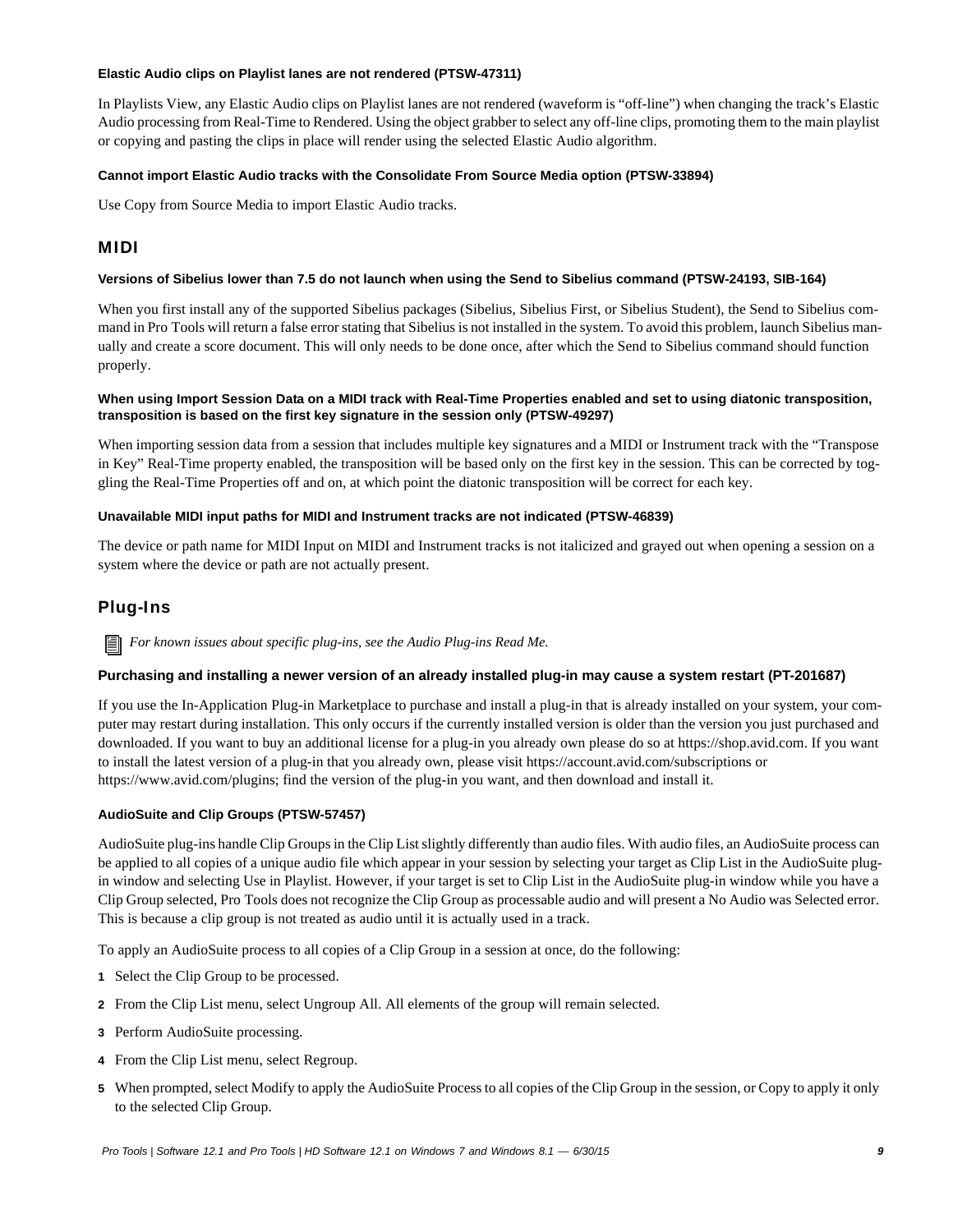#### **Plug-In Find and Relink with file types not supported by Pro Tools (111704)**

Find and Relink will not be triggered by plug-ins in situations where plug-ins are missing links to file types that are not natively supported by Pro Tools (such as REX files). To have full Plug-in Find and Relink support, the file types used by plug-ins must also be supported by Pro Tools.

### **MIDI outputs to some software synthesizer plug-ins are italicized in cross-platform sessions (PTSW-33965)**

With some software synthesizers, MIDI output ports show up italicized when opening a session on a different computer platform than the session was created on until you re-assign the outputs.

### **When replacing one plug-in with another, the new plug-in inherits previously auto-enabled parameters. (PT-202826)**

With the Plug-in Controls Default to Auto-Enabled preference enabled, all available automation parameters become unexpectedly re-enabled (merged) after replacing one instance of the plug-in with another. Disable this preference before replacing one plug-in with another to avoid this issue.

# HDX Systems

# **Pro Tools does not play back when an invalid sync source is selected on SYNC HD (Word Clock or AES/EBU) (PTSW-156651)**

When attempting to initiate playback, playback will fail if a SYNC HD is connected to an HDX card and an Avid audio interface with no connections to either the word clock or AES/EBU ports. Ensure that the clock is set to a working clock source to resolve this issue.

#### **In Avid DigiTest, the reported slot number may not correspond to the physical slot number in the computer (PTSW-155373)**

In Avid DigiTest, the slot number reported for HDX cards starts from 0 on up. For example, "Slot 1" does not necessarily correlate to the first physical slot in the machine. If you have an HDX card that is having problems, match the Serial Number ID on the back of the card with the Serial Number ID displayed on the Slot Info page in Avid DigiTest.

#### **Audio stops in certain circumstances with multi-card HDX systems (PTSW-158701 and PTSW-157600)**

Signal routing issues are known to occur with HDX systems on HP Z800 Workstations. To resolve these issues, run HP Performance Advisor software after installing Pro Tools, and load the Avid optimized settings.

# **Corrupted audio when bus recording or bouncing to disk (PTSW-158063 and PT-202030)**

HP Z800 workstations can drop samples while recording or bouncing to disk when an HDX card is present in PCIe Slot #3 (connected to the Southbridge). This problem is resolved by updating the HP Z800 to the latest BIOS (3.54) or by installing the card in another PCIe slot. Use the HP Performance advisor to update your machine before or after installing your HDX card(s).

# **Assertions occur when opening a Pro Tools 12 session that uses the Native format of HEAT in Pro Tools 11.x and assigning track outputs. (PT-204124)**

A session saved from Pro Tools HD 12 on a Native system with HEAT enabled might not display DSP usage for HEAT when opened on Pro Tools 11.x on an HDX system. To avoid these assertions and see DSP usage for HEAT on the HDX system, turn HEAT off and then back on.

# HD Native Systems

# **Audible pops and clicks when changing buffer sizes (PTSW-125715)**

Pops and clicks may occur when changing the Hardware Buffer Size (H/W Buffer Size) in the Playback Engine dialog while monitoring live audio through HD Native hardware. Avid recommends not changing the Hardware Buffer Size while monitoring live audio to avoid this problem. If you must change the Hardware Buffer Size while monitoring live audio, be sure to lower the monitoring volume to avoid any possible damage to your speakers.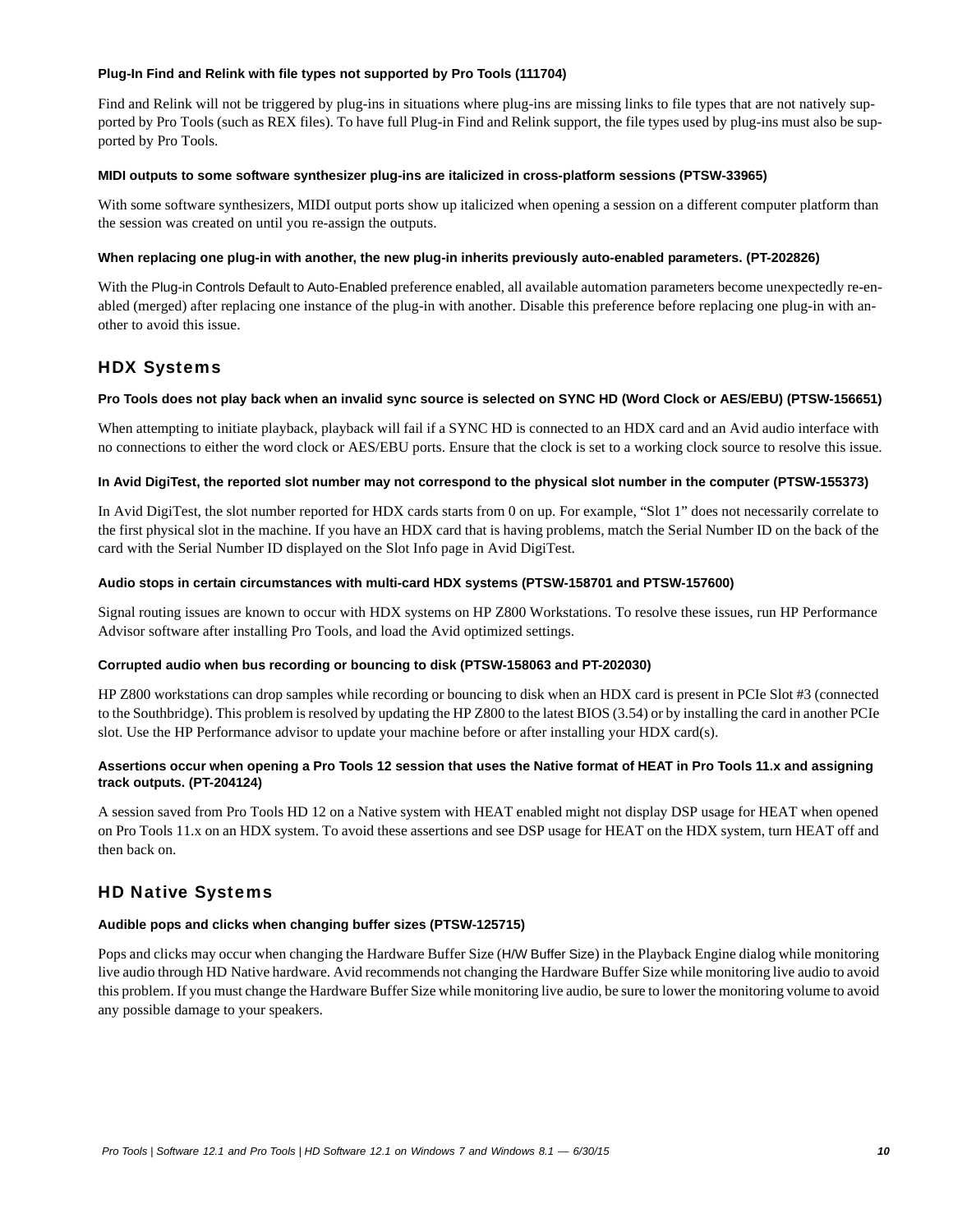# Control Surfaces

# **Selecting a track in Pro Tools auto-scrolls to the first track when going past the bank limits of an Artist series controller. (EUCON-3852)**

When the Edit Window follows Bank Selection or the Mix Window follows Bank Selection preference is enabled, if you select a track in Pro Tools that is beyond banking limits of an Artist control surface, that track auto scrolls to the top of the Edit window or far left of the Mix window. In order to avoid this behavior, de-select the corresponding preference, either Edit Window follows Bank Selection or the Mix Window follows Bank Selection.

# **Automation toggling on Artist Series surfaces with EuControl 3.2.2 or earlier does not work as expected (PT-204329)**

With Pro Tools 12.1 and EuControl 3.2.2 or earlier, automation modes cannot be changed from Artist Series and S3 control surfaces. Any automation mode change in Pro Tools will not be displayed correctly on the surface. To avoid this issue, change automation modes from Pro Tools and ignore the mode displayed on the control surface.

# **Trim Scrub and Trim Shuttle don't work on clips with fades (PTSW-46911)**

If a clip has fades, Trim Scrub and Trim Shuttle don't work when trying to trim using a control surface. To work around this problem, remove any fades on the clip, then execute the Trim Scrub or Trim Shuttle, and then restore the fades.

# **Used HW output path indication (PTSW-17559)**

In Assign Matrix, Insert mode the used HW output path will not have amber background indicating that it's already assigned after switching to a different insert on the same track.

# **Color indication on plug-in controls in Learn mode (PTSW-18480)**

When a plug-in is in Learn mode and the track with this plug-in is not focused on the main ICON unit, all automation LEDs in the plug-in window will be red if the track is in one of auto write modes. This conflicts with red color indication on the plug-in control, which is armed for mapping. The workaround is to set the track with plug-ins to Read automation mode.

# **Send/Pan mode on D-Command for Sends F–J (PTSW-50046)**

In Pro Tools 7.3 and higher, if you save a session on D-Command which is in Send/Pan mode for Sends F-J, the session will open in previous versions of Pro Tools with the channel fader controlling that Send level, as if in Flip mode. To avoid this, open the same session in Pro Tools 7.4, take the session out of Send/Pan mode, and re-save the session.

# **SignalTools meter ballistics on control surfaces (PTSW-52799)**

SignalTools RMS, VU, BBC, Nordic and DIN meters will display inaccurate decay times when viewed on a control surface. Unaffected types are Peak, VENUE, and Peak + RMS, which only reports the Peak meter to the control surface. The attack times of the affected meters are not affected, only the decay times. All meter types display accurately in the plug-in window.

# **Channel Strip plug-in Expander/Gate meters appear in the Compressor/Limiter meter instead of in the Expander/Gate meter in D-Control Dynamics section (Main Unit) (PTSW-150897)**

The Avid Channel Strip plug-in uses shared meters for Expander/Gate and Compressor/Limiter processing. Because of this, both Expander/Gate and Compressor/Limiter metering appear only in the Compressor/Limiter meter in D-Control Dynamics Section (Main Unit).

# **Pro Tools transport must be stopped when recalibrating ICON faders (PTSW-54678)**

The transport in Pro Tools must be stopped when recalibrating faders on D-Command and D-Control. If one or more faders need calibration do the following: Stop playback, enter Utility mode, press TEST, press FADER, and press RECAL. After recalibrating faders. exit Utility mode.

# **The Edit and Mix windows do not follow banking on EUCON control surfaces (PTSW-133466)**

When the Edit Window Follows Bank Selection and/or the Mix Window Follows Bank Selection preferences are enabled in Pro Tools (Setup > Preferences > Mixing), after banking your EUCON controller, neither the Edit nor Mix window scroll to follow. You will have to manually change the view of the Edit or Mix windows to see the tracks that correspond to the EUCON controller if they are off screen.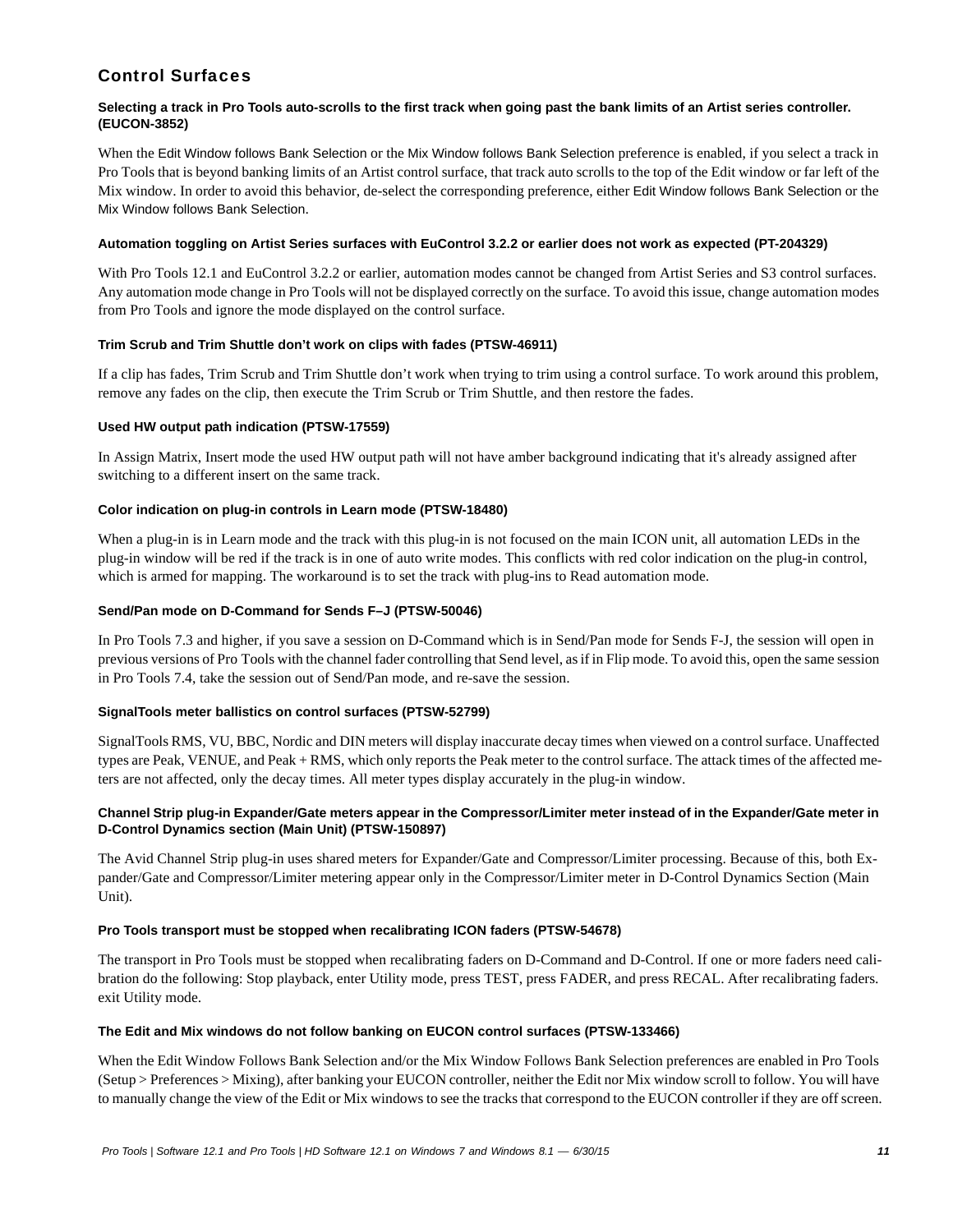# Video

# **Playback of QuickTime video in Pro Tools may stutter or drop frames**

When monitoring QuickTime playback in the Pro Tools Video Window on the computer screen, the video image may stutter or drop frames. To improve results with QuickTime playback, try any of the following:

- Disable Continuous Scrolling.
- Close unnecessary UI windows.
- Try using the DNxHD codec.
- A second Pro Tools, Media Composer, or Symphony DX Video Satellite option offers guaranteed performance for Avid video playback with a primary HDX or HD Native system.

# **Unsupported QuickTime video formats (PTSW-52140, PTSW-52155, PTSW-52157)**

Several video formats supported in QuickTime are not supported in Pro Tools. These include .DivX, .flc, .m4v and .3gp format movies. Attempting to import these will generate errors or will fail to import.

# **QuickTime files that contain multiple CODECs may not import (UME-835)**

If the Pro Tools tells you that a file cannot be imported because it may be unsupported, check to see if the file contains more than one CODEC. This can be done by opening the file in QuickTime player and examining the file properties. QuickTime files that contain more than one CODEC are not officially supported for import into Pro Tools.

# **Closing the QuickTime window during session playback may result in –9092 errors that stop playback (PTSW-162502)**

To avoid this issue, try increasing the number of CPU Cores available for Pro Tools processing and/or raise the H/W Buffer Size in the Pro Tools Playback Engine dialog.

# **"Error reading video in the QuickTime files" when importing some MPEG 1 and 2 video files in Pro Tools (PTSW-178017)**

Some MPEG1 and MPEG2 files cannot be opened by Avid applications, including Pro Tools. Transcode these files to one of our primary CODEC such as DNxHD or AppleProRes for use in Pro Tools to avoid this issue.

# **MPEG-1 and MPEG-2 video freezes at edit points (79182)**

Editing MPEG-1 & MPEG-2 video is not officially supported. If you experience this problem, try switching playback to the Video window, or convert the movie to a supported format using a 3rd party application. Removing the audio from an MPEG-1 or MPEG-2 movie with a 3rd party application may also fix the problem.

# **3G2 file extension is not supported for video import (PTSW-178015)**

Pro Tools 11 provides support for the .3GP file type extension for video import. These are video files often created on mobile phones. The second generation of this format uses the file extension of .3G2. Files with the .3G2 file extension will be filtered out as unavailable for video import. These .3G2 files may be available for import if their file extension manually changed to .3GP. If the files remain unavailable for import after changing their extension, they will need to be converted to an explicitly supported format such as DNxHD or AppleProRes for use in Pro Tools.

# **Audio and video will not stay in sync when using ASIO4ALL (PTSW-179261)**

When ASIO4ALL is selected as the Pro Tools Playback Engine, video may drift out of sync and even drop frames. To avoid this, use a supported Avid audio interface.

# **Video pull factor may become invalid when video hardware is enabled (PTSW-180554)**

If a software video pull factor of 0.1% is set while video hardware is disabled, enabling the video hardware may create an illegal pull setting. Video hardware only supports 0.1% pull ups at 24pPAL rates, and 0.1% pull downs at 25pPAL rates. If the pull rate is set to 0.1% at any other rate while video hardware is enabled, manually select an available option from the pull menu, which may be "none."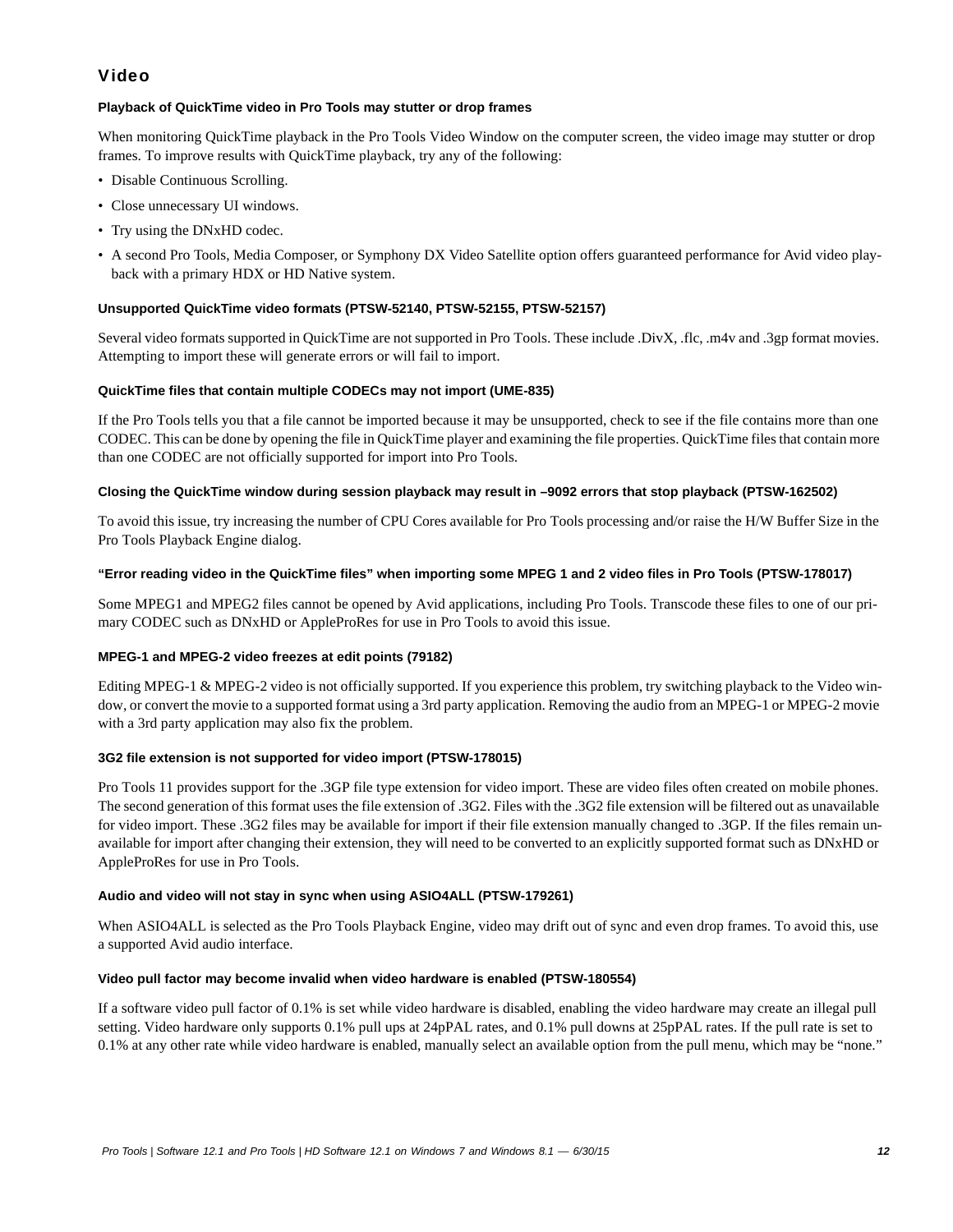#### **Video may not stay in sync when video hardware is attached and Pro Tools is locked to an external clock (PTSW-178722)**

If both Pro Tools and an attached video peripheral are each resolved to an external clock, but the clock is not derived from the same source, video will not stay in sync. An example of this would be if the video peripheral is locked to black burst, and the audio peripheral is locked to an audio clock not derived from the same video black burst, such as SPDIF. In this scenario, setting the video peripheral to lock to its own internal clock will allow Pro Tools to compensate for video drift over time.

#### **Video I/O Settings Pane appears inactive after editing video track during play (PTSW-183106)**

If you edit video during playback, the I/O Setting pane for the Video track appears inactive during playback, preventing you from opening the track's Output Setting tab. To access I/O settings for the track, stop playback.

# Third-Party Video Peripherals

The following issues may occur with third-party video hardware. Please contact your hardware vendor for support.

 In some cases, video will not stay in sync over time if the video peripheral is not, or cannot, lock to video reference. If you experience this, a workaround is to set the Pro Tools clock to internal. This will cause the video peripheral to slew overtime and stay in sync with Pro Tools. (THPV-2)

 With some peripherals video playback will be one frame out of sync with Pro Tools audio. To compensate for this, choose Setup > Video Sync Offset and enter a 1 frame offset. (THPV-9)

 Some video peripherals will lose AV Sync when playback is attempted from a 9-pin controller when linked with other Pro Tools or Media Composer Satellites. To avoid this issue, attach the 9-pin controller to a Pro Tools Satellite that does not have a third-party video peripheral attached. (THPV-11)

 With some video peripherals, the video output will be scrambled when video is not loaded in Pro Tools, or when the video peripheral is disabled. (THPV-32)

# Synchronization and Machine Control

#### **Recording with serial timecode (PTSW-63013, PTSW-60432)**

Occasionally, it is possible for the Tascam DA-98 servo lock bit behavior to cause Pro Tools to think the DA-98 is servo locked before it actually is. This could cause a synchronization offset when Pro Tools locked to serial timecode generated from a DA-98. Pro Tools will now handle these cases, but if you experience this problem, try increasing the amount of frames to 10 in the "Delay before locking to Timecode" preference.

#### **The "Machine Cues Intelligently" preference should not be used with non-linear decks (46200)**

Pro Tools overshoots and posts an "Error Cueing Machine" dialog if the Machine Cues Intelligently preference is checked when using non-linear playback devices.

# Video Satellite

#### **Pro Tools and Media Composer Video Satellite Quit Unexpectedly when Disconnecting an Additional Pro Tools System During Playback (PTSW-23142)**

When multiple Pro Tools systems are connected via Satellite Link in conjunction with a Video Satellite, always stop playback before disconnecting any of the systems.

#### **"Pro Tools Cannot Currently Play" Error (Item # UDevC00116083)**

In a Video Satellite configuration, when the system is sitting idle, Media Composer may post the dialog, "Pro Tools cannot currently play, is online with Machine Control, or is in Transport = Remote Mode. Please resolve the issue with the Pro Tools system and try again." To avoid this problem, link the Video Satellite from the Pro Tools Administrator system rather than from Media Composer.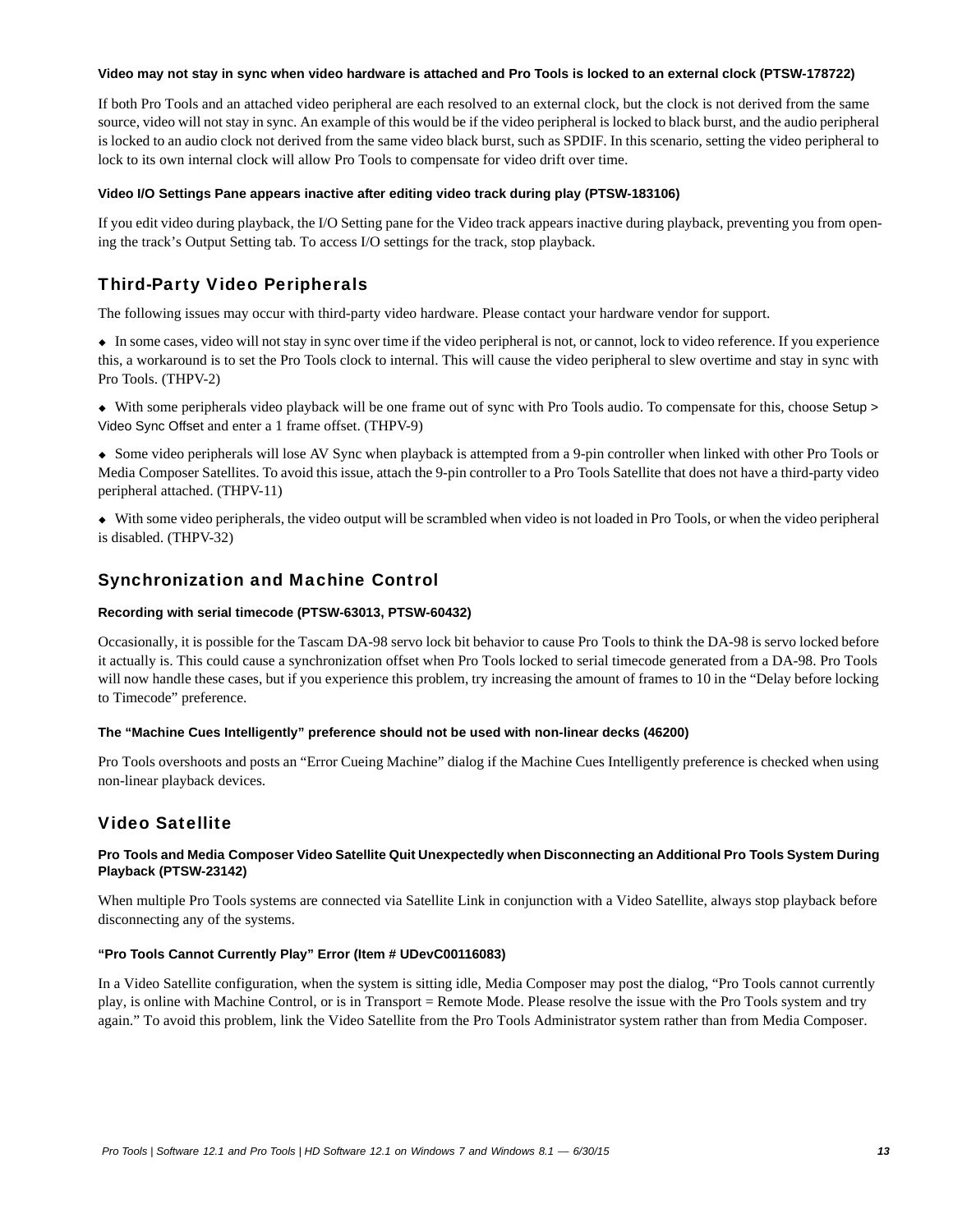#### **Media Composer Video Satellite cannot be enabled when Pro Tools is co-installed on the same computer (UME-956)**

When Media Composer and Pro Tools are co-installed on the same computer, that system cannot be used as a Video Satellite. To use the computer as a Video Satellite, uninstall Pro Tools and re-install Media Composer.

# **23.976 or 24 fps Sequence Start Time Ending In Digits Other than ":00" Causes Time Code Offset**

Media Composer uses NTSC or PAL time code when setting the sequence start time regardless of the format selected by the user for display. When you are working on a video satellite project at 23.976 or 24 fps, a Media Composer sequence with a start time that ends in a value other than :*00* causes an offset between Pro Tools and Media Composer at the session start. For example, the start time 45:02:10:15 (ending in *:15*) would cause an offset, but the start time 45:02:10:00 (ending in :*00*) would not.

As a workaround, always set your Media Composer sequence start time to a time code value ending in *00*.

# **Cueing from Media Composer in a 720p Project Causes 1-Frame Offset (Item # 98460)**

In 720p projects, Media Composer counts at 50 or 60 (59.94) progressive fps—depending on the project type—while Pro Tools counts at 25 or 29.97 frames per second. When you cue a sequence from the video satellite in a 720p project, the Pro Tools edit cursor can be offset by as much as one frame.

As a workaround, cue and play back from Pro Tools when working with a 720p project in a video satellite system. This ensures that the two applications are always in sync. It is not possible to cue to odd 50 or 60 frame boundaries (for example, frame 47) from Pro Tools.

# **Audio and video may drift out of sync In Satellite Mode in certain conditions (Items # UDevC00090064, UDevC00090078, UDevC00088666, UDevC00089437, UDevC00087542)**

When operating in Satellite mode, audio and video output from Media Composer may drift out of sync by as much as one frame in any of the following conditions:

- When viewing video full screen in 1394 mode. This is due to the difference between the monitor's refresh rate and the video reference rate.
- When the Edit Play Rate of the video differs from the frame rate of the video reference signal. (For example, this occurs with a 24p NTSC project with 23.976 Edit Play Rate and NTSC reference signal.)
- When looping a selection that is not aligned to video frame boundaries in Pro Tools. As a workaround, make your selection in Pro Tools using Grid mode with the Grid value set to 1-frame increments—especially when it is necessary to loop several times without stopping.

# General Localization

# **Relinking using MacDrive Version 6 to open sessions from other platform (PTSW-63606)**

MacDrive version 6 strips the extensions off of files in "Normal Use" mode - you need to use "Backup/File Transfer" mode to avoid having the extensions stripped off. However, "Backup/File Transfer" doesn't work well with multibyte characters, as "International Use" does. "International Use" also strips the extensions, so you either have to not use multibyte characters, or have the trouble with stripping extensions. These used to be separate options in MacDrive 5, but in 6 you can't get one without the other. To get around the stripping extensions, you can do a Relink by ID only, and have it search through all the files to match them up - this is the only workaround.

# **AAF/OMF sequences with non-English characters import with garbled clip names or won't relink (PTSW-33569, PTSW-99570, PTSW-33826)**

If an AAF/OMF sequence containing files or clip names with non-English characters is exported from a Mac-based Pro Tools 7.3.1 system (or lower), it may not import correctly into Avid Media Composer, or Pro Tools 7.4 and higher systems on Windows or Mac. Conversely, AAF/OMF sequences with non-English characters exported from any Pro Tools 7.4 or higher system (or higher) may not import correctly into a Mac-based Pro Tools 7.3.1 (or lower) system. To relink the files, select "Manually Find and Relink," then deselect all options except "Find by file ID." Clip names may appear garbled.

# **Inconsistent MIDI performance on Dutch OS with English Pro Tools (59608)**

When running the English version of Pro Tools on Dutch OS, MIDI output can slow down with extended use.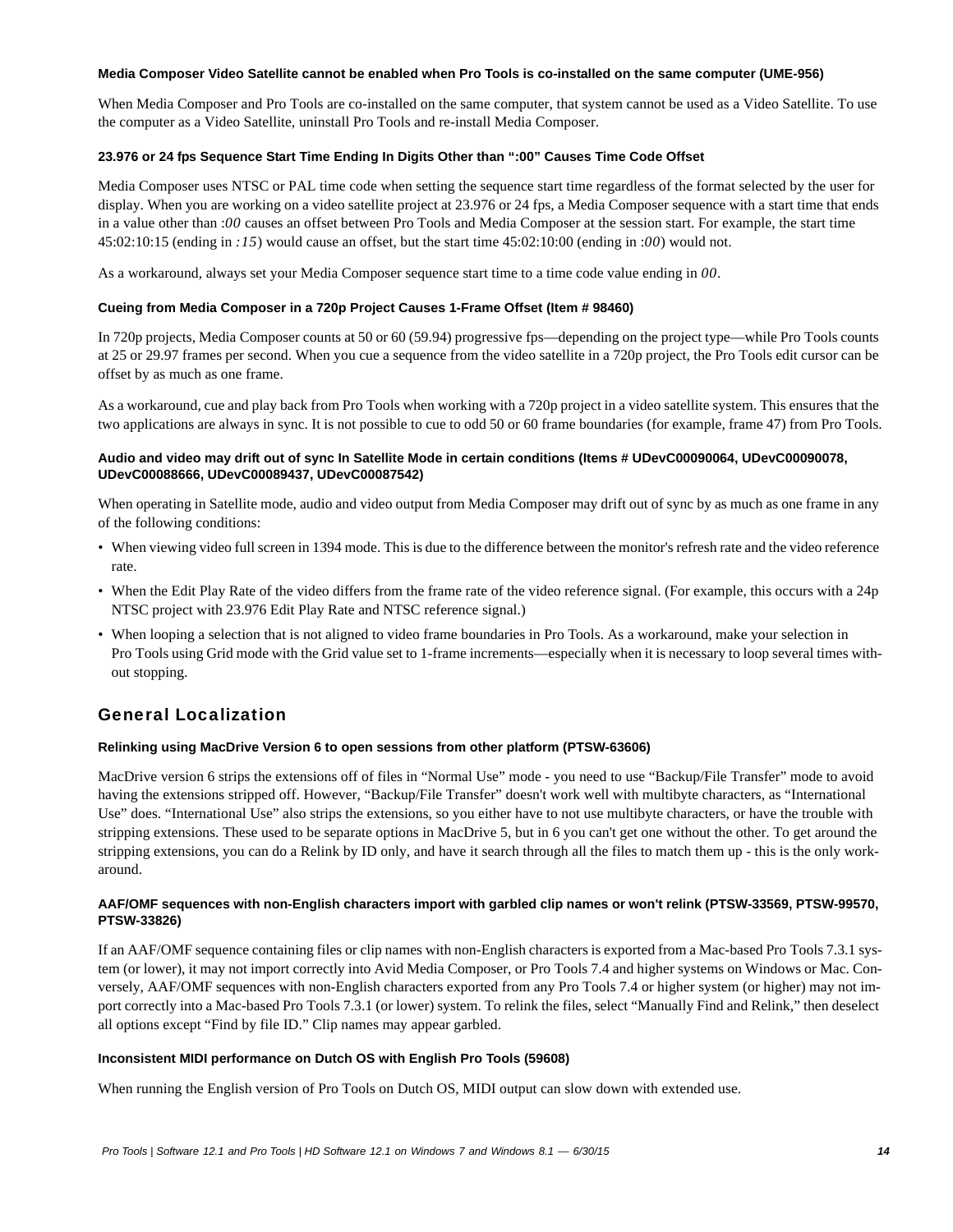# Known Issues with Audio Interfaces

#### **Avid DigiTest firmware updates appear to freeze when DigiTest is not the front-most application (PTSW-138994)**

When clicking outside the Avid DigiTest window, the Graphical User Interface (GUI) may appear to freeze. However, the firmware update will complete successfully. If you encounter this issue, please wait for the firmware upgrade to finish. You will know that the firmware update completed successfully when the GUI becomes responsive again.

# **When switching audio interfaces, some devices may fail to load proper drivers with the Found New Hardware wizard (PTSW-28118)**

When switching audio interfaces, the Found New Hardware Wizard will sometimes properly identify the device, but then fail to install the needed drivers. If this happens, with the new device connected, go to Add or Remove Programs in the Windows Control Panel, choose the audio interface, select Change, and run a "Repair" install. The driver installation should complete with the Found New Hardware Wizard.

#### **Changing sample rates during a session can cause session to play at a faster or slower speed (56697)**

Changing Sample Rate during a session from the Control Panel for your audio interface can cause the audio to playback at the incorrect speed. Consequently, the data could be unrecoverable afterwards. Before creating a session, set the Sample Rate in the Control Panel for your audio interface and do not make changes thereafter.

# HD OMNI

#### **Noise in the output signal from HD OMNI with digital input (PTSW-1614)**

If HD OMNI is connected to a digital source with a mismatched clock and Sample Rate Conversion (SRC) is not enabled, you will hear noise (including loud "pops") in the output signal. To correct this problem, either enable SRC or ensure that the clock of the digital source and HD OMNI are matched correctly.

#### **HD OMNI front panel Setup menus are unresponsive after Pro Tools quits unexpectedly (PTSW-125692)**

HD OMNI will not automatically recover "stand-alone" mode if Pro Tools quits unexpectedly (or if you disconnect the DigiLink cable from HD OMNI while Pro Tools is running). As a result, some of the SETUP functions accessible from the front panel will be unavailable. Power cycle HD OMNI to recover stand-alone mode.

# **Graphic redraw problems in the Hardware Setup dialog (PTSW-122690, PTSW-1346, and PTSW-1235)**

When changing the Hardware Setup configuration for HD OMNI, it is possible to encounter graphics redraw problems in some cases. To force a graphics redraw of the Hardware Setup dialog, close and reopen the Hardware Setup dialog.

#### **No sound on output after Hardware reset (PTSW-126575)**

After resetting the HD OMNI interface to the default factory settings using the front panel controls, the HD OMNI interface stops emitting sound in sessions where the outputs are not assigned to the Monitor output path. To correct this problem, press the ALT monitor button to switch to the ALT Monitor path, and then press it again to switch back to the Main Monitor path.

# **Loss of monitor path with launching Pro Tools with HD OMNI off or disconnected (PTSW-127313)**

When launching Pro Tools and opening I/O Setup after powering off HD OMNI or disconnecting it from the system, the inactive Monitor path is not present in Output tab. You may need to restore the default I/O Settings and remap the corresponding Output Busses.

#### **Output paths are not automatically created in the Output page of the I/O Setup after disabling the corresponding monitor path in the Monitor page of the Hardware Setup, and re-assigning the outputs from "None" to physical outputs in the Main page of the Hardware Setup (PTSW-127559)**

After disabling the Monitor path in the Monitor page of the Hardware Setup and re-assigning the corresponding Outputs from "None" to physical outputs (such as "A 1-2") in the Main Page of the Hardware Setup, these Output paths are not automatically created in the Output Page of the I/O Setup. You will have to manually create the appropriate Output paths in the I/O Setup (or click Default).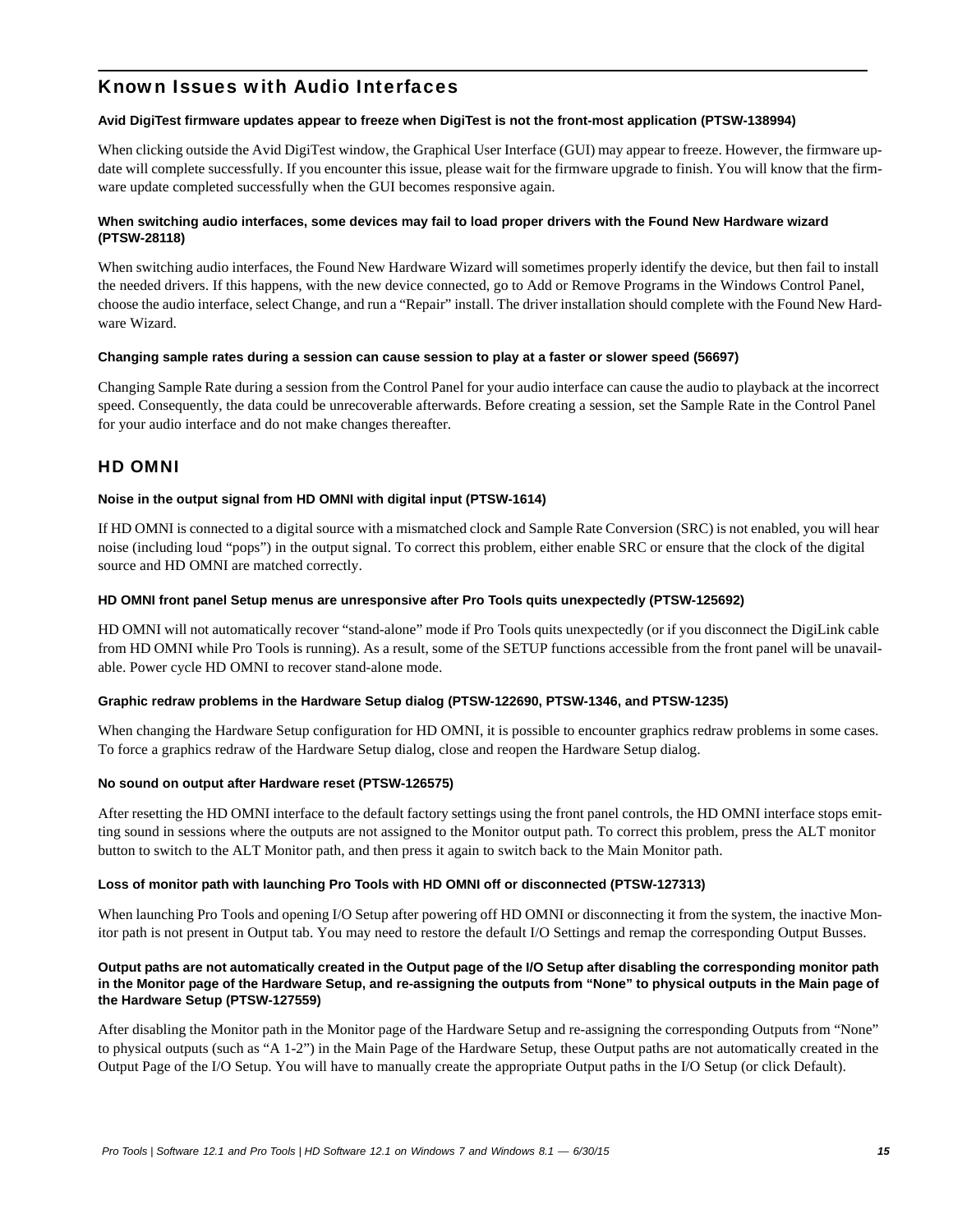# **Changing monitor path output assignments in the Hardware Setup does not update the output paths in the Output page of the I/O Setup (PTSW-127563)**

When changing Monitor path Output assignments in the Monitor page of the Hardware Setup (such as setting the Monitor path Format to None or assigning the Monitor to different physical outputs), the Output paths in the Output page of the I/O Setup do not reflect the corresponding changes. You will have to manually create the appropriate Output paths in the I/O Setup (or click Default).

# **When creating new sessions, using the I/O Settings selector can result in unexpected output assignments if HD OMNI has an assigned Monitor path (PTSW-123896)**

If HD OMNI has an assigned Monitor path, Output paths created by the selected I/O Settings option in the New Session dialog may be offset by the channel width of the Monitor path. If this happens, you will have to manually create the appropriate Output paths in the I/O Setup (or click Default).

# **I/O Setup Bus page erroneously adds Monitor paths (PTSW-127739)**

With both MAIN and ALT Monitor paths declared, toggling one of the CR Monitor paths from the current format to "None" and then back to the starting Monitor format from within the Hardware Setup Monitor page, causes the Bus page in I/O Setup to erroneously add an extra Monitor path with the abbreviation with "(1)." This can happen numerous time and each new Monitor abbreviation increments accordingly.

# Avid Audio Interfaces with ASIO Third Party Client Software

# **When adjusting the Hardware Buffer Size in a third-party audio application (such as Reason), the Avid Hardware ASIO driver may quit unexpectedly (PTSW-162469, PTSW-154719)**

It is possible to select an unsupported hardware buffer size for some Avid audio interfaces when using third-party ASIO client software (such as Reason or Cubase). To avoid this issue, use the Avid hardware driver control panel to change the hardware buffer size.

# 003 Series Interfaces

# **Windows Standby Mode and the 003 interfaces (47054)**

Always disconnect 003 interfaces before putting Windows into Standby mode.

# **Importing .PIM Files on an 003 System with a C|24 (PTSW-46401)**

When importing a custom map .PIM file created on a 003 to another 003 system with a C|24, 003 displays "<No Track>" on the scribble strips instead of staying in Plug-in Edit mode with a restored newly imported Plug-in Map. You will need to switch to another mode on 003 and then re-enter Plug-in Edit mode to correct this.

# Mbox Pro

# **Pro Tools appears unresponsive with Mbox® Pro (PTSW-184498)**

If Pro Tools appears to be unresponsive with Mbox Pro, check to ensure that the Mbox Pro is synchronized to the proper clock source (Setup > Hardware) and that the clock source and your Pro Tools session have matching sample rates. If Mbox Pro encounters a problem with the clock source (such as mismatched sample rates between the clock source and the session), Pro Tools may become unresponsive.

# Mbox 2 Pro

# **The Mbox 2 Pro driver version 11 does not work with Pro Tools 10.x (PTSW-182163)**

The Mbox 2 Pro driver version 11.0.0 will not work with Pro Tools 10 or lower. Use Mbox 2 Pro driver version 9.0.2 with Pro Tools 10 or lower.

# **External clock not supported at higher sample rates with Mbox 2 Pro (PTSW-59087, PTSW-59095, PTSW-59097, PTSW-58879)**

Although Mbox 2 Pro supports sample rates of up to 96 kHz, its external clock sources (S/PDIF and Word Clock) are only supported in 44.1 and 48 kHz sample rate sessions.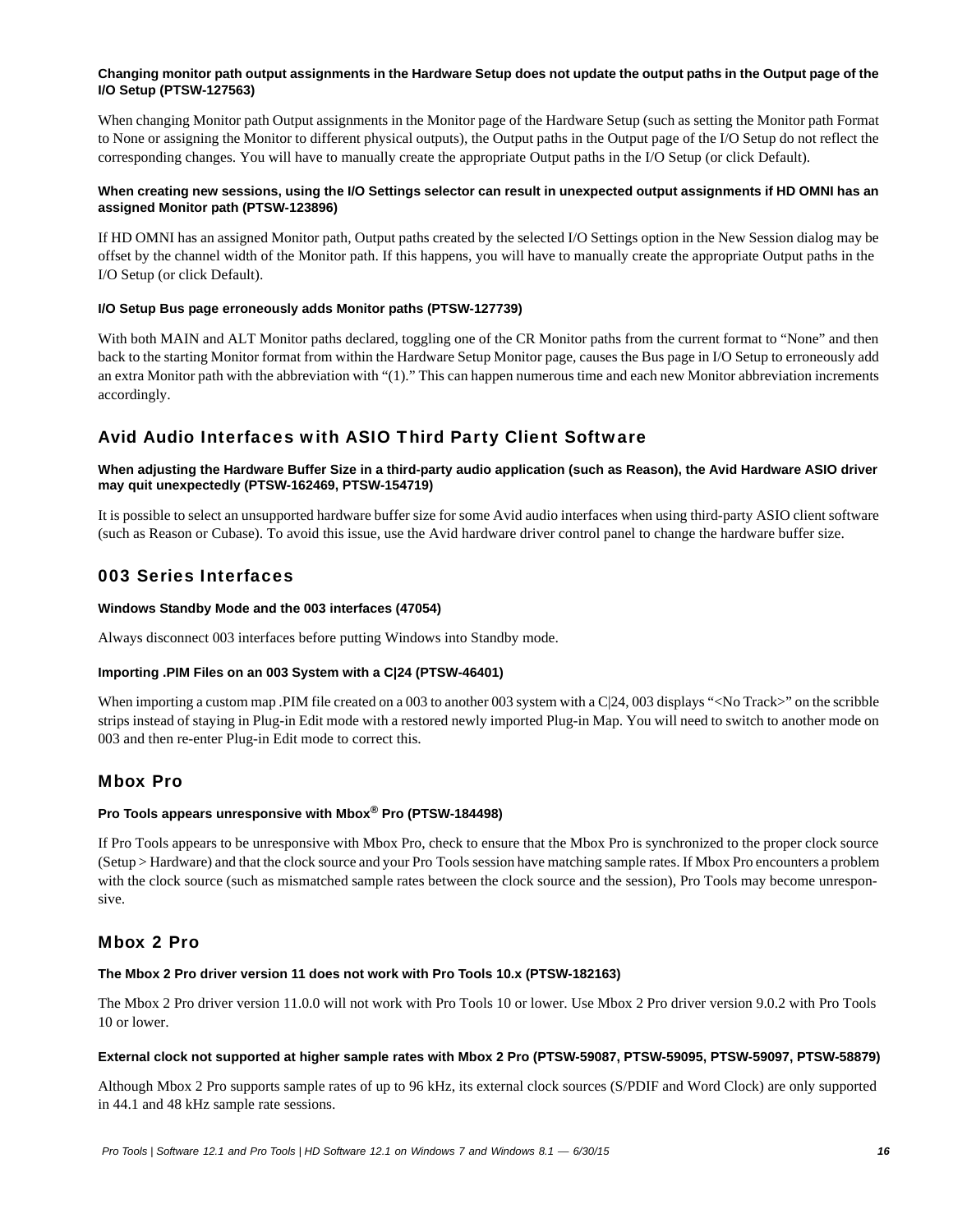#### **Transport disabled after changing sample rate of external sync source (PTSW-58879)**

If the Pro Tools Clock Source is set to S/PDIF or Word Clock, and the sample rate of your external source changes, sync will be lost and you may not be able to play back when sync resumes due to –9092 errors. This is most likely to appear if the sample rate of your external source changes while the Pro Tools transport is moving.

To avoid this condition, make sure your external source is always set to the same sample rate as Mbox 2 Pro, especially during playback.

#### **To correct this condition should it occur, do the following:**

- **1** In Pro Tools, choose Setup > Hardware and set the Clock Source to Internal
- **2** Make sure your external sync source is properly connected and at the same sample rate as Mbox 2 Pro.
- **3** In Pro Tools, choose Setup > Hardware and set the Clock Source back to the desired source (S/PDIF, Word Clock, or Internal).

# **Some machines may encounter "Audio Play Startup Deadline was Missed" errors at HW Buffer size 64 or if "Minimize Additional I/O Latency" is enabled (PTSW-28238)**

On some machines, and with Mbox 2 Pro, enabling "Ignore Errors During Playback/Record" and selecting "Minimize Additional I/O Latency" in the Playback Engine dialog, or running at a HW Buffer size of 64 samples may cause you to encounter "Audio Play Startup Deadline was Missed" errors when starting the transport. This may be compounded if the Mbox 2 Pro is synced to an external clock. If you encounter this, set your clock source to Internal and, if needed, deselect "Minimize Additional I/O Latency" and set the HW Buffer size to 128 or higher.

# Mbox 2

#### **MBox 2 can have lower track counts on Windows 7 on the HP 8600**

Depending on your CPU, you may need to disable your computer's network cards in order to achieve the maximum possible track counts.

#### **Audio pop through Mbox 2 outputs when enabling/disabling AC-3 Mode (63293)**

In the Mbox 2 Control Panel, checking or unchecking the option for AC-3 produces an audio pop through the analog output.

#### **Mbox 2 does not support sample rates of 49 kHz or Above (63141)**

Mbox 2 does not support sample rates of 49 kHz or above due to the bandwidth limitations of USB 1.1 and the USB Controller. This is only an issue when syncing to an external S/PDIF clock that is pulled up 2% or more above a nominal 48 kHz sample rate.

# ASIO and WASAPI

#### **Pops and clicks can occur when using third-party ASIO audio interfaces with Pro Tools (PTSW-132084)**

Note that audible pops and clicks can occur when using some third-party audio interfaces even if Error Suppression is disabled. Try increasing the Hardware Buffer size for the device to avoid this problem.

# **Pro Tools cannot locate installed ASIO hardware on launch (PTSW-132125)**

There are known issues with some third-party ASIO devices not being recognized by Pro Tools 10.x. For a list of third-party hardware compatibility issues, please visit *www.avid.com/compatibility*.

# **When using Pro Tools or Pro Tools HD with WASAPI or ASIO, Pro Tools cannot create or open sessions that have a different sample rate than Windows default audio interface. (PT-201662)**

When using Pro Tools or Pro Tools HD software with WASAPI, Pro Tools cannot create or open sessions that have a different sample rate than Windows default audio interface. To avoid this issue, exit Pro Tools, disable the audio interface in the Windows Control Panel, and then launch Pro Tools to create or open a session using the desired sample rate.

#### **Enabling the Avid Video Engine with WASAPI set as the Pro Tools Playback Engine results in no video playback. (PT-202291)**

Loss of video playback can occur if WASAPI is selected as the Playback Engine when the Avid Video Engine is enabled. This configuration is unsupported at this time.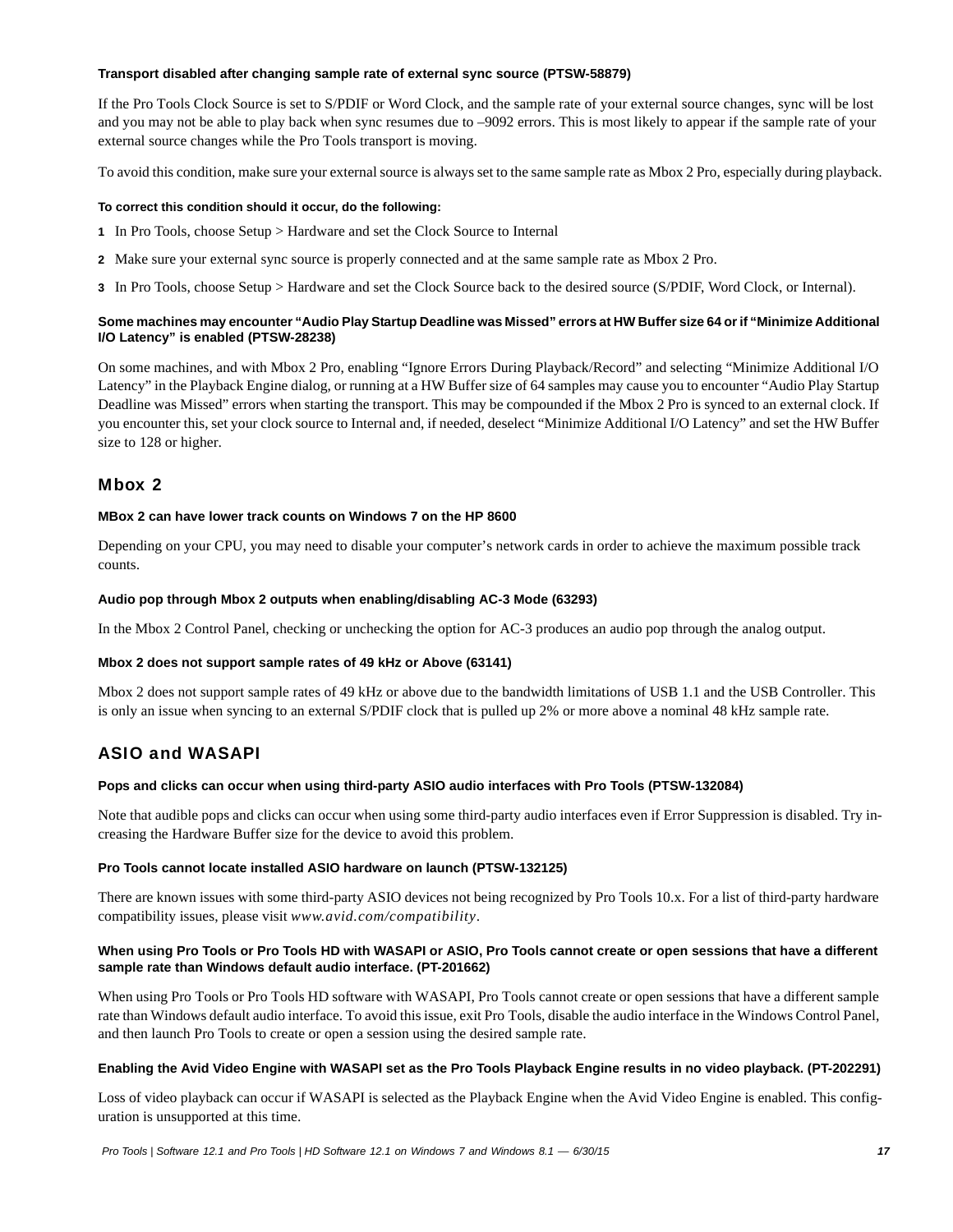# Error Messages

# **Error –6031 during playback (32637)**

If you encounter a –6031 error while playing back a session with dense MIDI or automation, stop playback, save and close the session, quit and re-launch Pro Tools, then re-open the session before resuming playback.

#### **DAE Error –9132**

If a –9132 error occurs during Bounce To Disk (even with the highest Hardware Buffer setting selected), bus the desired tracks to the appropriate number and format (mono or stereo) of audio tracks, then record them to disk instead of bouncing.

#### **Error –5000 (Unknown Error) when launching Pro Tools (36130)**

On a system with multiple partitions, if different InterLok PACE versions are installed on different partitions, Pro Tools will report an "Unknown –5000 error" on launch. To avoid this problem, install the same PACE components on all partitions on your system.

#### **Error –6042**

If you repeatedly encounter –6042 errors, open the System Usage window and check the PCI gauge. If the gauge is peaked, you will need to reset the PCI bus. To reset the PCI bus, make all tracks inactive and start playback. If you still encounter a –6042 error, quit and relaunch Pro Tools, open the Playback engine dialog, and change the Number of Voices to a setting that uses fewer per DSP.

#### **Error –6074 when toggling all plug-ins between Active and Inactive mode during playback (55049)**

In large sessions, deactivating and reactivating all the plug-ins simultaneously can cause Pro Tools to post the following error: "The engine DSP ran into the TDM2 deadband. Too many I/Os to the TDM2 chip (–6074)." To resolve the problem, activate and deactivate plug-ins in smaller groups.

#### **Error –9073 when recording to a FireWire drive and the 2 GB file limit is reached (42611)**

When the 2 GB file limit is reached during recording to FireWire drives, a -9073 error is posted instead of the expected "Recording has been terminated because a disk is full" dialog. This error is benign, and does not signal any data loss or problem with the hard drive.

#### **Error –9073 other than when recording to a FireWire drive and the 2 GB file limit is reached**

If you encounter a –9073 error, refer to the Answerbase for possible causes and solutions (*www.avid.com/us/support*).

#### **Error –9128**

In sessions with high sample rates (96 kHz or higher), you may need to set the Hardware Buffer Size to 512 or more to avoid –9128 errors during playback with Native plug-ins or dense automation.

#### **Error –9155**

In sessions with high sample rates of 96 kHz or more, you may need to set the Hardware Buffer Size to 512 or more to avoid –9155 errors during playback with dense automation.

#### **Error –9735**

When Pro Tools reaches the end of its time limit in the Timeline, or if Pro Tools has been in continuous play for longer than the maximum time limit, you will encounter a DAE error –9735. The maximum time limit for Pro Tools depends on the session sample rate. For more information, see the Pro Tools Reference Guide.